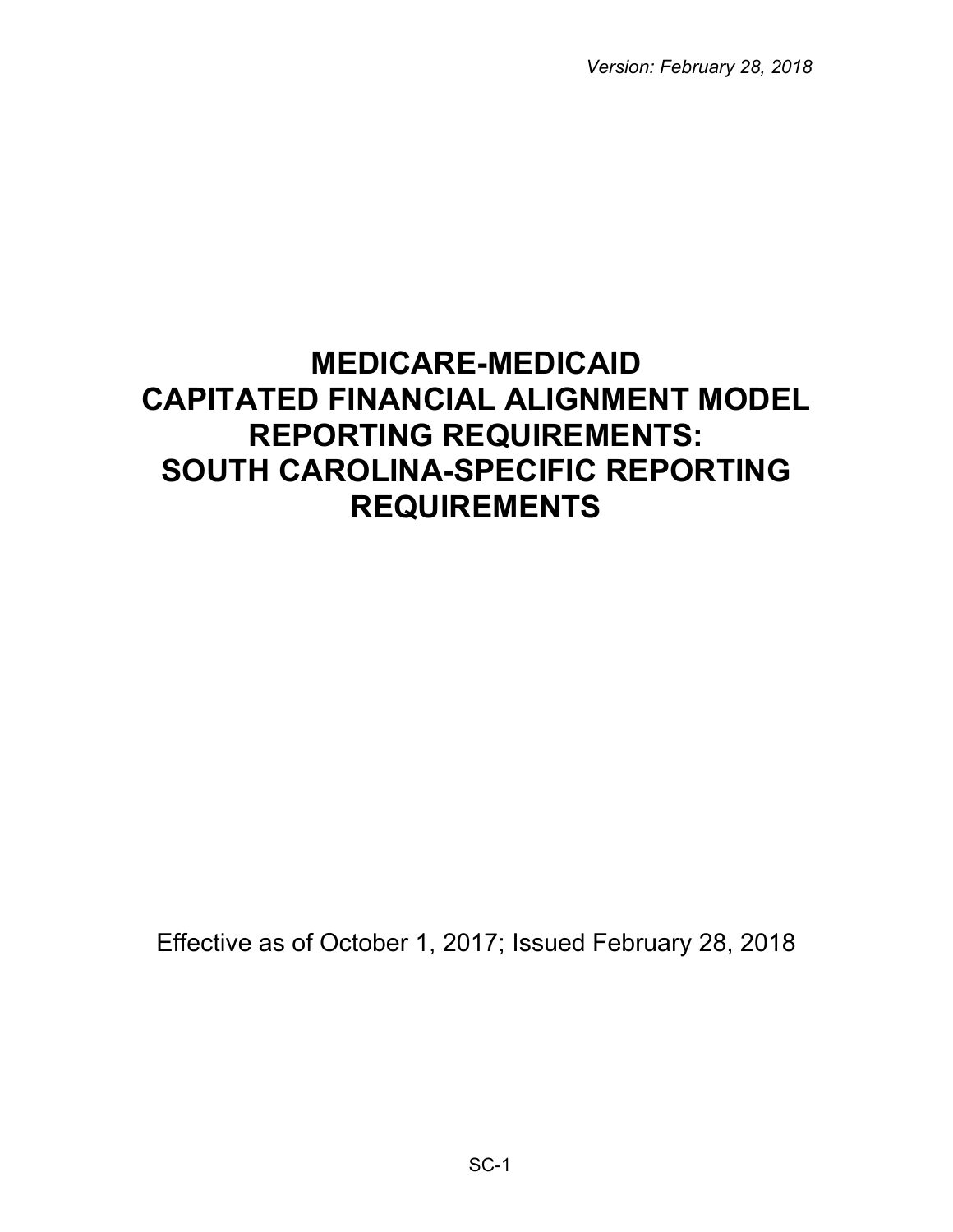# **Table of Contents**

| South Carolina-Specific Reporting Requirements AppendixSC-3       |
|-------------------------------------------------------------------|
|                                                                   |
|                                                                   |
|                                                                   |
|                                                                   |
| Reporting on Disenrolled and Retro-disenrolled MembersSC-5        |
| Reporting on Comprehensive Assessments and ICPs Completed         |
| <b>Guidance on Comprehensive Assessments and ICPs for Members</b> |
|                                                                   |
| South Carolina's Implementation, Ongoing, and Continuous          |
|                                                                   |
|                                                                   |
|                                                                   |
|                                                                   |
|                                                                   |
| Section SCIV. Organizational Structure and StaffingSC-21          |
| Section SCV. Performance and Quality Improvement SC-23            |
|                                                                   |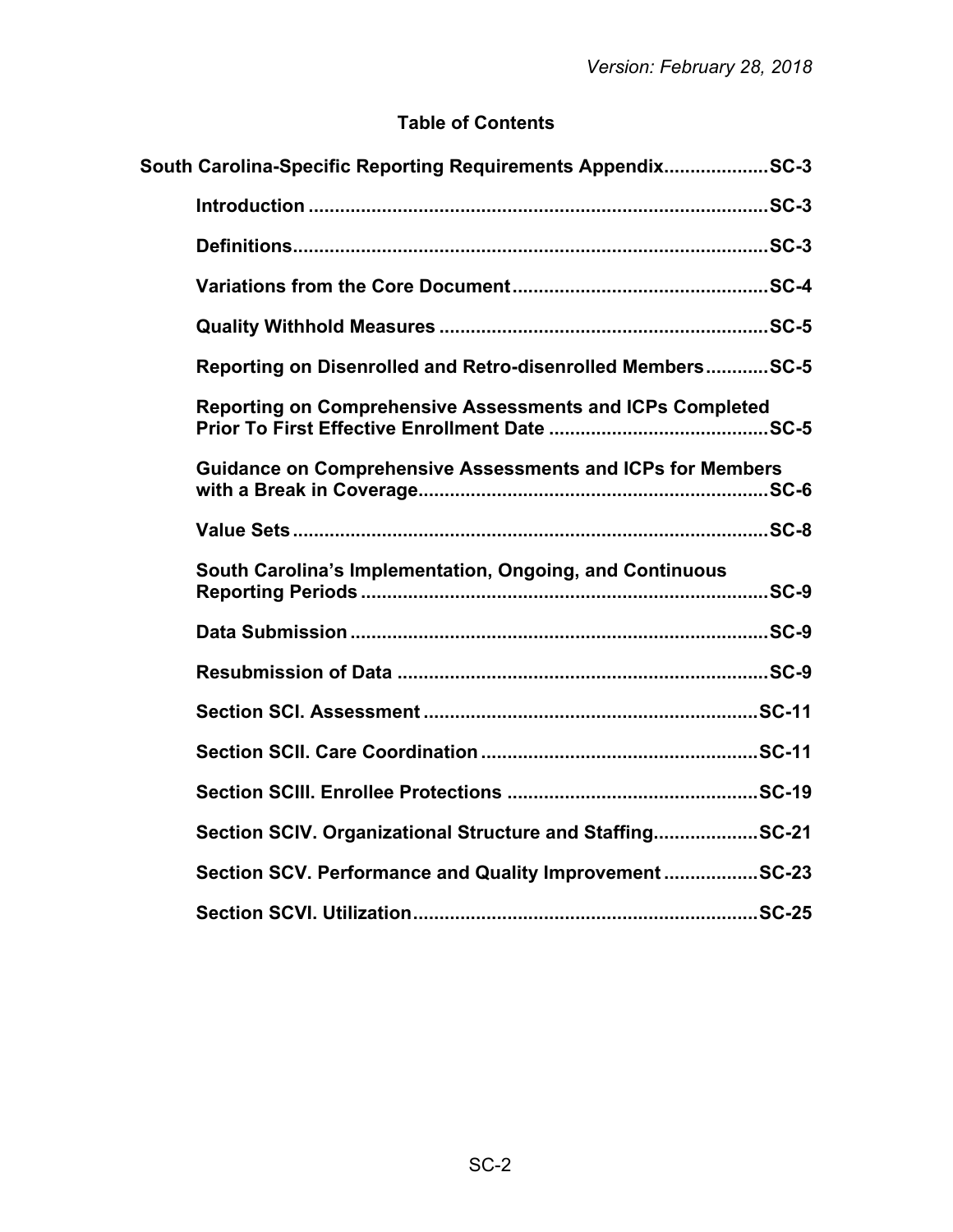## **South Carolina-Specific Reporting Requirements Appendix**

## <span id="page-2-1"></span><span id="page-2-0"></span>*Introduction*

The measures in this appendix are required reporting for all MMPs in the South Carolina Healthy Connections Prime Demonstration. CMS and the state reserve the right to update the measures in this appendix for subsequent demonstration years. These state-specific measures directly supplement the Medicare-Medicaid Capitated Financial Alignment Model: Core Reporting Requirements, which can be found at the following web address:

[https://www.cms.gov/Medicare-Medicaid-Coordination/Medicare-and-Medicaid-](https://www.cms.gov/Medicare-Medicaid-Coordination/Medicare-and-Medicaid-Coordination/Medicare-Medicaid-Coordination-Office/FinancialAlignmentInitiative/MMPInformationandGuidance/MMPReportingRequirements.html)[Coordination/Medicare-Medicaid-Coordination-](https://www.cms.gov/Medicare-Medicaid-Coordination/Medicare-and-Medicaid-Coordination/Medicare-Medicaid-Coordination-Office/FinancialAlignmentInitiative/MMPInformationandGuidance/MMPReportingRequirements.html)[Office/FinancialAlignmentInitiative/MMPInformationandGuidance/MMPReporting](https://www.cms.gov/Medicare-Medicaid-Coordination/Medicare-and-Medicaid-Coordination/Medicare-Medicaid-Coordination-Office/FinancialAlignmentInitiative/MMPInformationandGuidance/MMPReportingRequirements.html) [Requirements.html](https://www.cms.gov/Medicare-Medicaid-Coordination/Medicare-and-Medicaid-Coordination/Medicare-Medicaid-Coordination-Office/FinancialAlignmentInitiative/MMPInformationandGuidance/MMPReportingRequirements.html)

MMPs should refer to the core document for additional details regarding Demonstration-wide definitions, reporting phases and timelines, and sampling methodology.

The core and state-specific measures supplement existing Part C and Part D reporting requirements, as well as measures that MMPs report via other vehicles or venues, such as HEDIS<sup>®[1](#page-2-3)</sup> and HOS. CMS and the states will also track key utilization measures, which are not included in this document, using encounter and claims data. The quantitative measures are part of broader oversight, monitoring, and performance improvement processes that include several other components and data sources not described in this document.

MMPs should contact the SC HelpDesk at [SCHelpDesk@norc.org](mailto:SCHelpDesk@norc.org) with any question about the South Carolina state-specific appendix or the data submission process.

## <span id="page-2-2"></span>*Definitions*

Calendar Quarter: All quarterly measures are reported on calendar quarters. The four calendar quarters of each calendar year will be as follows: 1/1 – 3/31, 4/1 – 6/30,  $7/1 - 9/30$ , and  $10/1 - 12/31$ .

Calendar Year (CY): All annual measures are reported on a calendar year basis. For example, calendar year 2015 will begin on January 1, 2015 and end on December 31, 2015.

Demonstration Year (DY): The unit of time used in calculating savings percentages and quality withhold percentages:

<span id="page-2-3"></span> $\overline{a}$ <sup>1</sup> HEDIS<sup>®</sup> is a registered trademark of the National Committee for Quality Assurance (NCQA).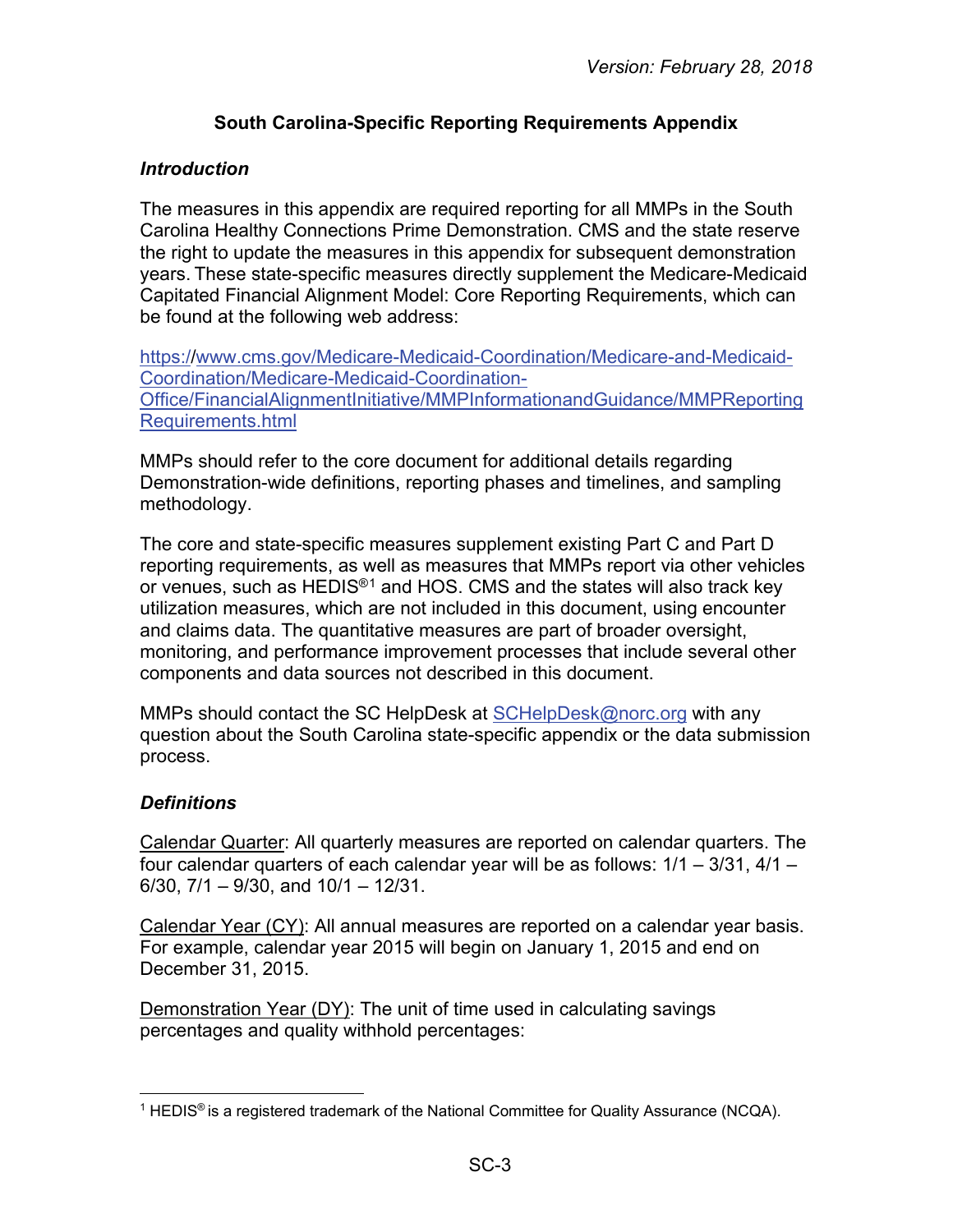Demonstration Year 1: February 1, 2015 - December 31, 2016 Demonstration Year 2: January 1, 2017 - December 31, 2017 Demonstration Year 3: January 1, 2018 - December 31, 2018

HCBS: Waiver-specific services provided to individuals enrolled in the CLTC waiver programs. Services are listed at: [https://www.scdhhs.gov/historic/insideDHHS/Bureaus/BureauofLongTermCareSe](https://www.scdhhs.gov/historic/insideDHHS/Bureaus/BureauofLongTermCareServices/CLTCOverview.html) [rvices/CLTCOverview.html](https://www.scdhhs.gov/historic/insideDHHS/Bureaus/BureauofLongTermCareServices/CLTCOverview.html)

HCBS-like Services: Services typically provided only under the CLTC waiver programs. When these services are provided to individuals who do not meet the level of care requirements to receive these services as part of the waiver, the services are considered "HCBS-like" services. Services are listed at: [https://www.scdhhs.gov/historic/insideDHHS/Bureaus/BureauofLongTermCareSe](https://www.scdhhs.gov/historic/insideDHHS/Bureaus/BureauofLongTermCareServices/CLTCOverview.html) [rvices/CLTCOverview.html](https://www.scdhhs.gov/historic/insideDHHS/Bureaus/BureauofLongTermCareServices/CLTCOverview.html) 

Implementation Period: The period of time starting with the first effective enrollment date until December 31, 2015.

Long Term Services and Supports (LTSS): A variety of services and supports that help elderly individuals and/or individuals with disabilities meet their daily needs for assistance and improve the quality of their lives. Examples include assistance with bathing, dressing and other basic activities of daily life and selfcare, as well as support for everyday tasks such as laundry, shopping, and transportation. LTSS are provided over an extended period, predominantly in homes and communities, but also in facility-based settings such as nursing facilities.

Primary Care Provider: Nurse practitioners, physician assistants or physicians who are board certified or eligible for certification in one of the following specialties: family practice, internal medicine, general practice, obstetrics/gynecology, or geriatrics.

## <span id="page-3-0"></span>*Variations from the Core Document*

## Core 9.2

The following section provides additional guidance about identifying individuals enrolled in the MMP as "nursing home certifiable," or meeting the nursing facility level of care (NF LOC), for the purposes of reporting Core 9.2.

Core 9.2 focuses on "nursing home certifiable" members, defined as "members living in the community, but requiring an institutional level of care" (see the Core Reporting Requirements for more information). SC MMPs should refer to the nursing facility level of care definition in the Division of Community Long Term Care Community Choice Policy and Procedure Manual (available at [https://phoenix.scdhhs.gov/files/policy/ch\\_3\\_loc.pdf\)](https://phoenix.scdhhs.gov/files/policy/ch_3_loc.pdf). Individuals meeting either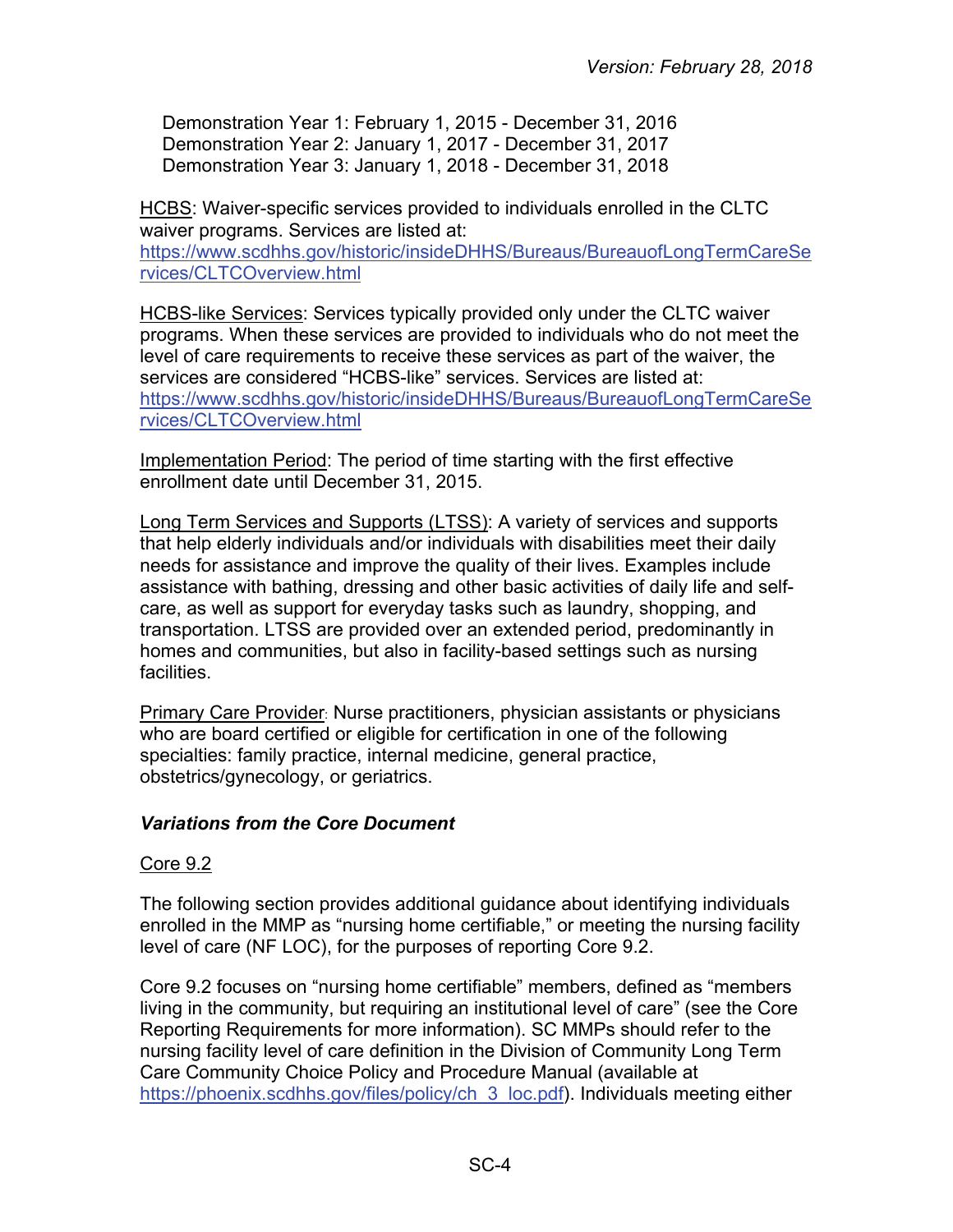the skilled level of care or the intermediate level of care, as described in the chapter, should be reported as meeting an institutional level of care.

For reporting in Core 9.2, MMPs must confirm that such members are living in the community and not in long-term nursing facility stays.

#### <span id="page-4-0"></span>*Quality Withhold Measures*

CMS and the state will establish a set of quality withhold measures, and MMPs will be required to meet established thresholds. Throughout this document, statespecific quality withhold measures are marked with the following symbol for Demonstration Year 1: (i) and the following symbol for Demonstration Years 2 and 3: (ii). For more information about the state-specific quality withhold measures for Demonstration Year 1, refer to the Quality Withhold Technical Notes (DY 1): South Carolina-Specific Measures at

[https://www.cms.gov/Medicare-Medicaid-Coordination/Medicare-and-Medicaid-](https://www.cms.gov/Medicare-Medicaid-Coordination/Medicare-and-Medicaid-Coordination/Medicare-Medicaid-Coordination-Office/FinancialAlignmentInitiative/MMPInformationandGuidance/MMPQualityWithholdMethodologyandTechnicalNotes.html)[Coordination/Medicare-Medicaid-Coordination-](https://www.cms.gov/Medicare-Medicaid-Coordination/Medicare-and-Medicaid-Coordination/Medicare-Medicaid-Coordination-Office/FinancialAlignmentInitiative/MMPInformationandGuidance/MMPQualityWithholdMethodologyandTechnicalNotes.html)

[Office/FinancialAlignmentInitiative/MMPInformationandGuidance/MMPQualityWit](https://www.cms.gov/Medicare-Medicaid-Coordination/Medicare-and-Medicaid-Coordination/Medicare-Medicaid-Coordination-Office/FinancialAlignmentInitiative/MMPInformationandGuidance/MMPQualityWithholdMethodologyandTechnicalNotes.html) [hholdMethodologyandTechnicalNotes.html.](https://www.cms.gov/Medicare-Medicaid-Coordination/Medicare-and-Medicaid-Coordination/Medicare-Medicaid-Coordination-Office/FinancialAlignmentInitiative/MMPInformationandGuidance/MMPQualityWithholdMethodologyandTechnicalNotes.html) Additional information on the withhold methodology and benchmarks for Demonstration Years 2 and 3 will be provided at a later time.

## <span id="page-4-1"></span>*Reporting on Disenrolled and Retro-disenrolled Members*

Unless otherwise indicated in the reporting requirements, MMPs should report on all members enrolled in the demonstration who meet the definition of the data elements, regardless of whether that member was subsequently disenrolled from the MMP. Measure-specific guidance on how to report on disenrolled members is provided under the Notes section of each state-specific measure.

Due to retro-disenrollment of members, there may be instances where there is a lag between a member's effective disenrollment date and the date on which the MMP is informed about that disenrollment. This time lag might create occasional data inaccuracies if an MMP includes in its reports members who had in fact disenrolled before the start of the reporting period. If MMPs are aware at the time of reporting that a member has been retro-disenrolled with a disenrollment effective date prior to the reporting period (and, therefore, was not enrolled during the reporting period in question), then MMPs may exclude that member from reporting. Please note that MMPs are *not* required to re-submit corrected data should they be informed of a retro-disenrollment subsequent to a reporting deadline. MMPs should act upon their best and most current knowledge at the time of reporting regarding each member's enrollment status.

## <span id="page-4-2"></span>*Reporting on Comprehensive Assessments and ICPs Completed Prior To First Effective Enrollment Date*

MMPs may complete comprehensive assessments prior to individuals' effective date of enrollment, provided that the MMP meets the requirements as articulated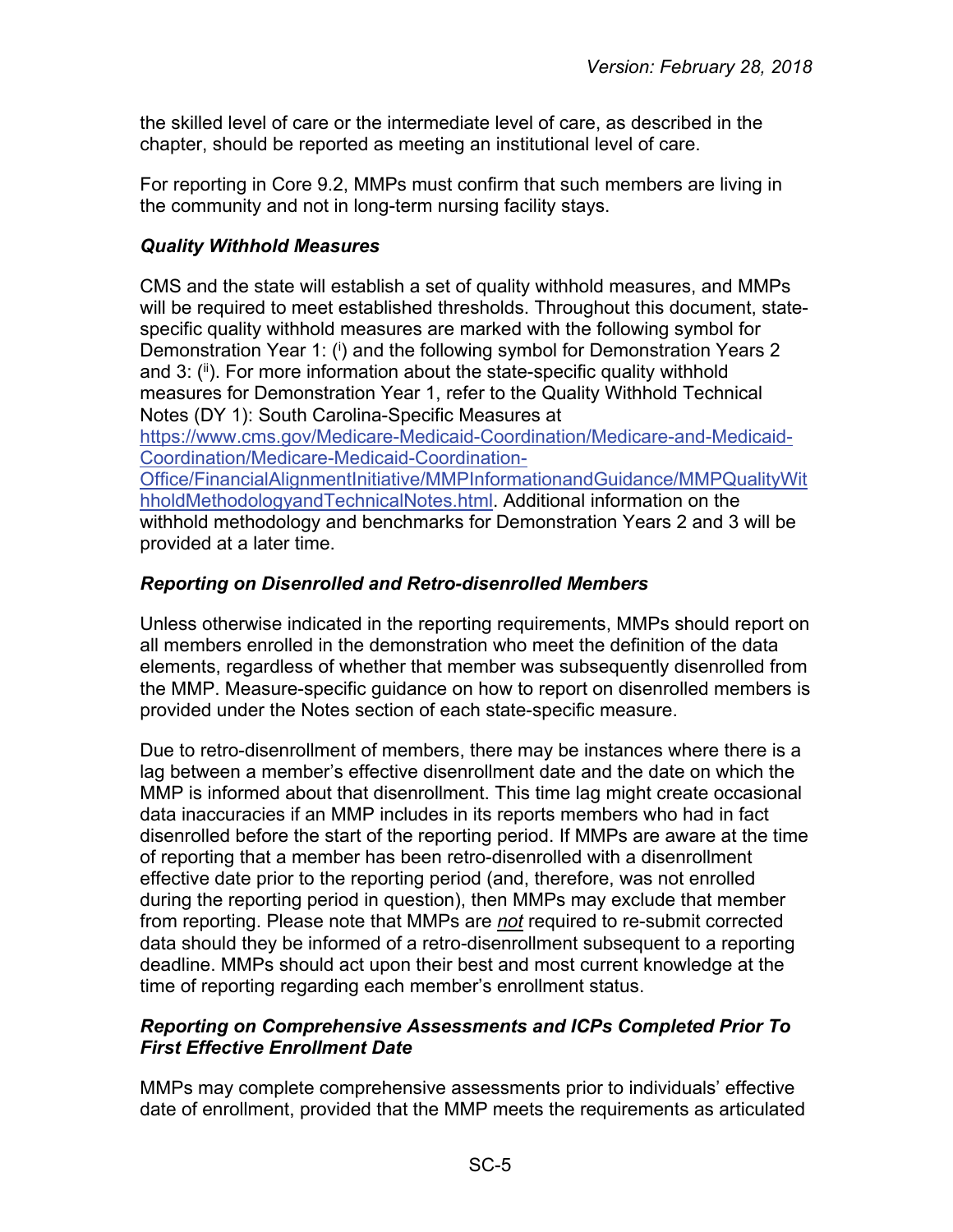in the National MMP Enrollment and Disenrollment Guidance. Note that for individuals who are passively enrolled, the MMP may reach out to complete an assessment no sooner than 20 days before the individual's effective date of the passive enrollment.

For purposes of reporting data on assessments (Core 2.1 and Core 2.2), MMPs should report assessments completed prior to the first effective enrollment date as if they were completed on the first effective enrollment date. For example, if a member's first effective enrollment date was June 1 and the assessment for that member was completed on May 25, the MMP should report the assessment as if it were completed on June 1.

MMPs should refer to the Core reporting requirements for detailed specifications for reporting Core 2.1 and Core 2.2. For example, Core 2.1 should only include members whose 90th day of enrollment occurred during the reporting period. Members enrolled into the MMP on June 1 would reach their 90th day (i.e., three full months) on August 31. Therefore, these members would be reported in the data submission for the Quarter 3 reporting period, even if their assessment was marked as complete on the first effective enrollment date (i.e., June 1).

MMPs must comply with contractually specified timelines regarding completion of Individualized Care Plans (ICPs) within 90 days of enrollment. In the event that an ICP is also finalized prior to the first effective enrollment date, MMPs should report completion of the ICP (for measures Core 3.2and SC2.2) as if they were completed on the first effective enrollment date. For example, if a member's first effective enrollment date was June 1 and the ICP for that member was completed on May 27, the MMP should report the ICP as if it were completed on June 1.

#### <span id="page-5-0"></span>*Guidance on Comprehensive Assessments and ICPs for Members with a Break in Coverage*

#### Comprehensive Assessments

To determine if an assessment should be conducted for a member that reenrolled in the same or a different MMP, the MMP should first review the member's Phoenix case management record to determine if the member previously received an assessment from any MMP in the Healthy Connections Prime program. If the member did receive an assessment that is included in Phoenix, and it was completed within one year of his/her most recent enrollment date, then the MMP is not necessarily required to conduct a new assessment. Instead, the MMP can:

1. Perform any risk stratification, claims data review, or other analyses as required by the three-way contract to detect any changes in the member's condition since the assessment was conducted; and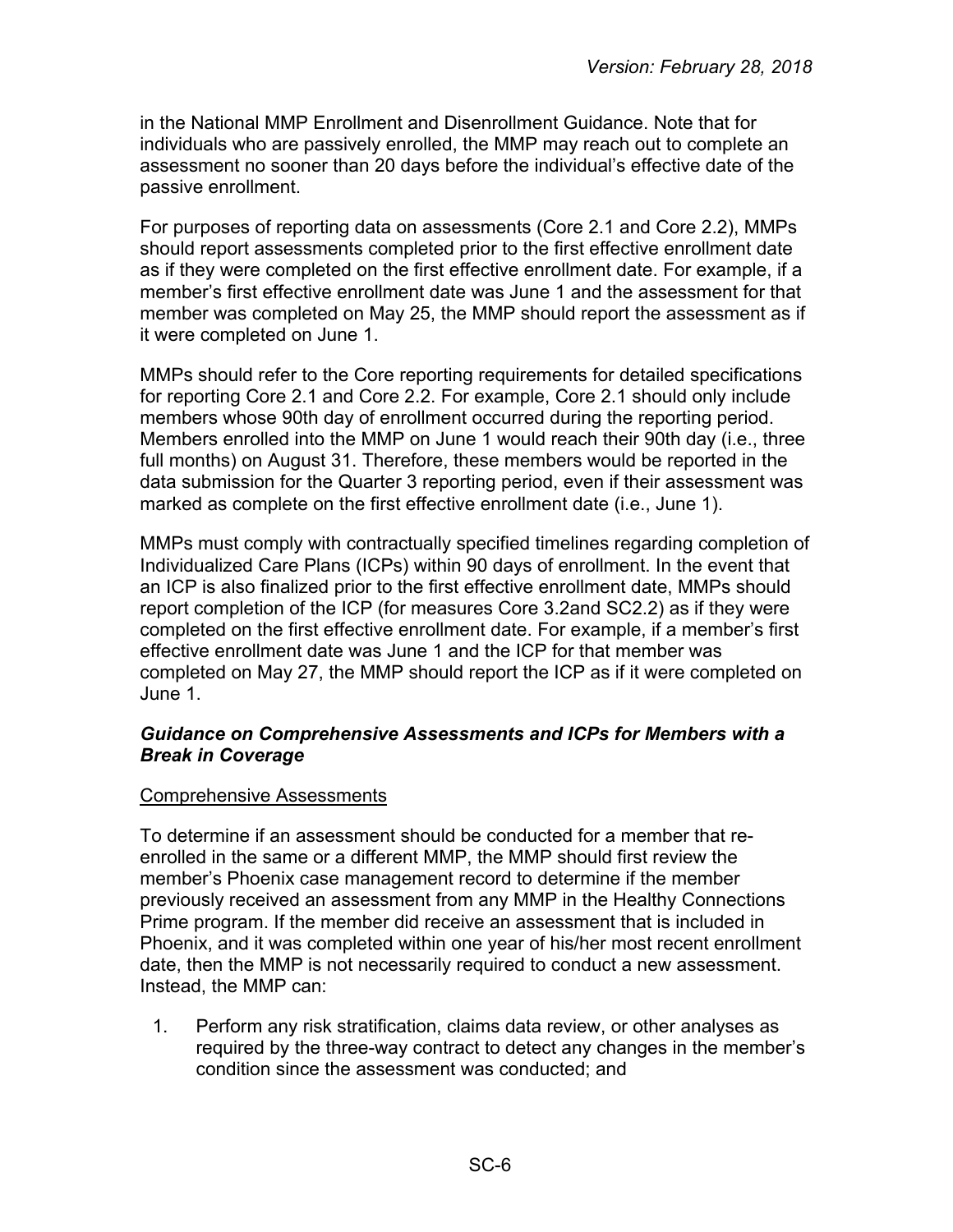2. Ask the member (or his/her authorized representative) if there has been a change in the member's health status or needs since the assessment was conducted.

The MMP must document any risk stratification, claims data review, or other analyses that are performed to detect any changes in the member's condition. The MMP must also document its outreach attempts and the discussion(s) with the member (or his/her authorized representative) to determine if there was a change in the member's health status or needs.

If a change is identified, the MMP must conduct a new assessment within the timeframe prescribed by the contract. If there are no changes, the MMP is not required to conduct a new assessment unless requested by the member (or his/her authorized representative). Please note, if the MMP prefers to conduct assessments on all re-enrollees regardless of status, it may continue to do so.

Once the MMP has conducted a new assessment as needed or confirmed that the prior assessment is still accurate, the MMP can mark the assessment as complete for the member's current enrollment. The MMP would then report that completion according to the specifications for Core 2.1 and Core 2.2. When reporting these measures, the MMP should count the number of enrollment days from the member's most recent enrollment effective date, and should report the assessment based on the date the prior assessment was either confirmed to be accurate or a new assessment was completed.

If the MMP is unable to reach a re-enrolled member to determine if there was a change in health status, then the MMP may report that member as unable to be reached so long as the MMP made the requisite number of outreach attempts. If a re-enrolled member refuses to discuss his/her health status with the MMP, then the MMP may report that member as unwilling to participate in the assessment.

If an assessment was not completed for the re-enrolled member during his/her prior enrollment period in Healthy Connections Prime, or if it has been more than one year since the member's assessment was completed, the MMP is required to conduct an assessment for the member within the timeframe prescribed by the contract. The MMP must make the requisite number of attempts to reach the member (at minimum) after his/her most recent enrollment effective date, even if the MMP reported that the member was unable to be reached during his/her prior enrollment. Similarly, members that refused the assessment during their prior enrollment must be asked again to participate (i.e., the MMP may not carry over a refusal from one enrollment period to the next).

#### Individualized Care Plans

If the MMP conducts a new assessment for the re-enrolled member, the MMP must revise the Individualized Care Plan (ICP) accordingly within the timeframe prescribed by the contract. Once the ICP is revised, the MMP may mark the ICP as complete for the member's current enrollment. If the MMP determines that the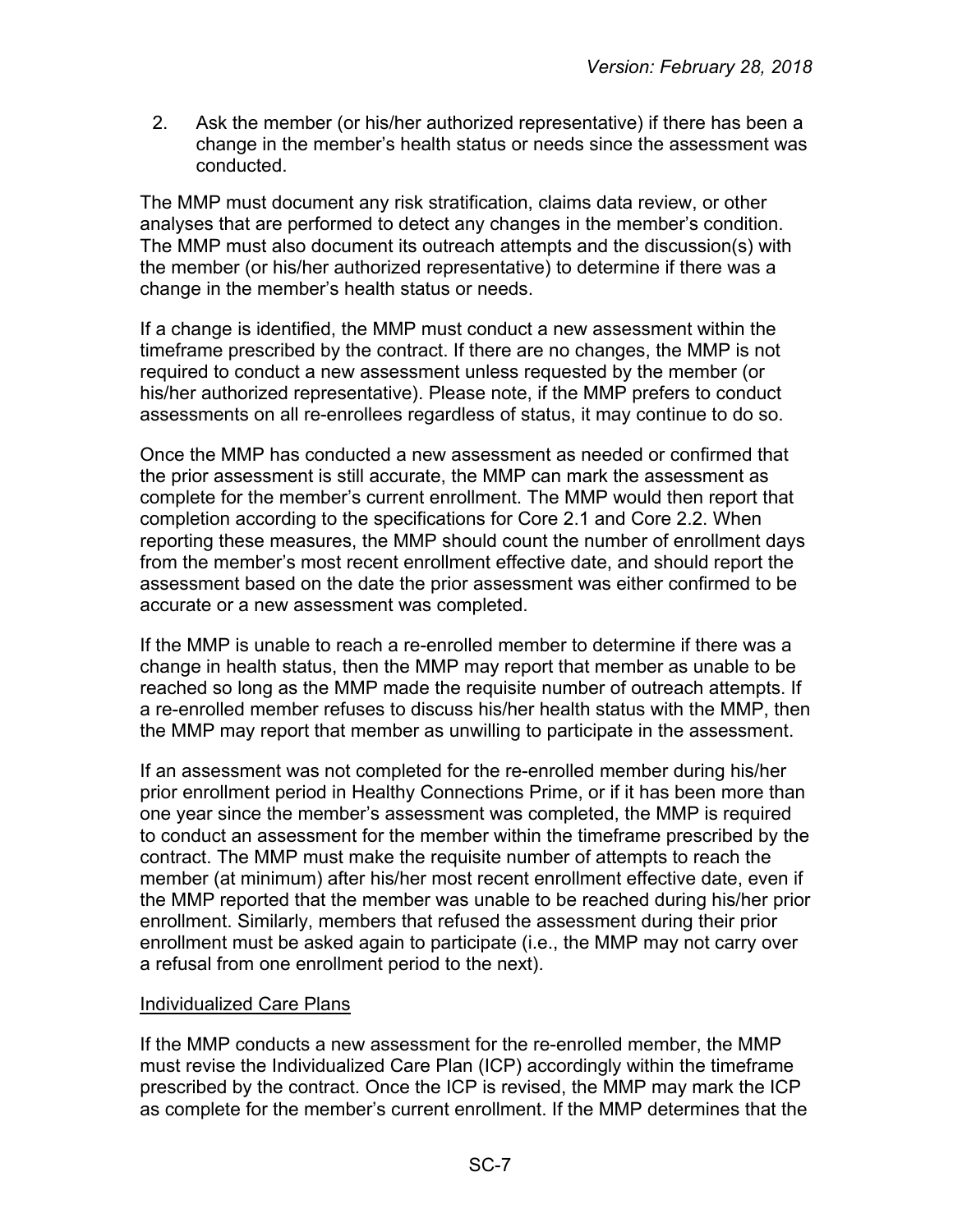prior assessment is still accurate and therefore no updates are required to the previously completed ICP, the MMP may mark the ICP as complete for the current enrollment at the same time that the assessment is marked complete. The MMP would then follow the Core 3.2 and SC2.2 measure specifications for reporting the completion. Please note, for purposes of reporting, the ICP for the re-enrolled member should be classified as an *initial* ICP.

If an ICP was not completed and loaded into Phoenix for the re-enrolled member during his/her prior enrollment period in Healthy Connections Prime, or if it has been more than one year since the member's ICP was completed, the MMP is required to complete an ICP for the member within the timeframe prescribed by the contract. The MMP must also follow the above guidance regarding reaching out to members that previously refused to participate or were not reached.

#### Annual Reassessments and ICP Updates

The MMP must follow contract requirements regarding the completion of annual reassessments and updates to ICPs. If the MMP determined that an assessment/ICP from a member's prior enrollment was accurate and marked that assessment/ICP as complete for the member's current enrollment, the MMP should count continuously from the date that the assessment/ICP was completed in the prior enrollment period to determine the due date for the annual reassessment and ICP update. For example, when reporting Core 2.3, the MMP should count 365 days from the date when the assessment was actually completed, even if that date was during the member's prior enrollment period.

## <span id="page-7-0"></span>*Value Sets*

The measure specifications in this document refer to code value sets that must be used to determine and report measure data element values. A value set is the complete set of codes used to identify a service or condition included in a measure. The South Carolina-Specific Value Sets Workbook includes all value sets and codes needed to report certain measures included in the South Carolina-Specific Reporting Requirements and is intended to be used in conjunction with the measure specifications outlined in this document. The South Carolina-Specific Value Sets Workbook can be found on the CMS website at the following address: [https://www.cms.gov/Medicare-Medicaid-](https://www.cms.gov/Medicare-Medicaid-Coordination/Medicare-and-Medicaid-Coordination/Medicare-Medicaid-Coordination-Office/FinancialAlignmentInitiative/MMPInformationandGuidance/MMPReportingRequirements.html)[Coordination/Medicare-and-Medicaid-Coordination/Medicare-Medicaid-](https://www.cms.gov/Medicare-Medicaid-Coordination/Medicare-and-Medicaid-Coordination/Medicare-Medicaid-Coordination-Office/FinancialAlignmentInitiative/MMPInformationandGuidance/MMPReportingRequirements.html)

[Coordination-](https://www.cms.gov/Medicare-Medicaid-Coordination/Medicare-and-Medicaid-Coordination/Medicare-Medicaid-Coordination-Office/FinancialAlignmentInitiative/MMPInformationandGuidance/MMPReportingRequirements.html)

[Office/FinancialAlignmentInitiative/MMPInformationandGuidance/MMPReportingR](https://www.cms.gov/Medicare-Medicaid-Coordination/Medicare-and-Medicaid-Coordination/Medicare-Medicaid-Coordination-Office/FinancialAlignmentInitiative/MMPInformationandGuidance/MMPReportingRequirements.html) [equirements.html.](https://www.cms.gov/Medicare-Medicaid-Coordination/Medicare-and-Medicaid-Coordination/Medicare-Medicaid-Coordination-Office/FinancialAlignmentInitiative/MMPInformationandGuidance/MMPReportingRequirements.html)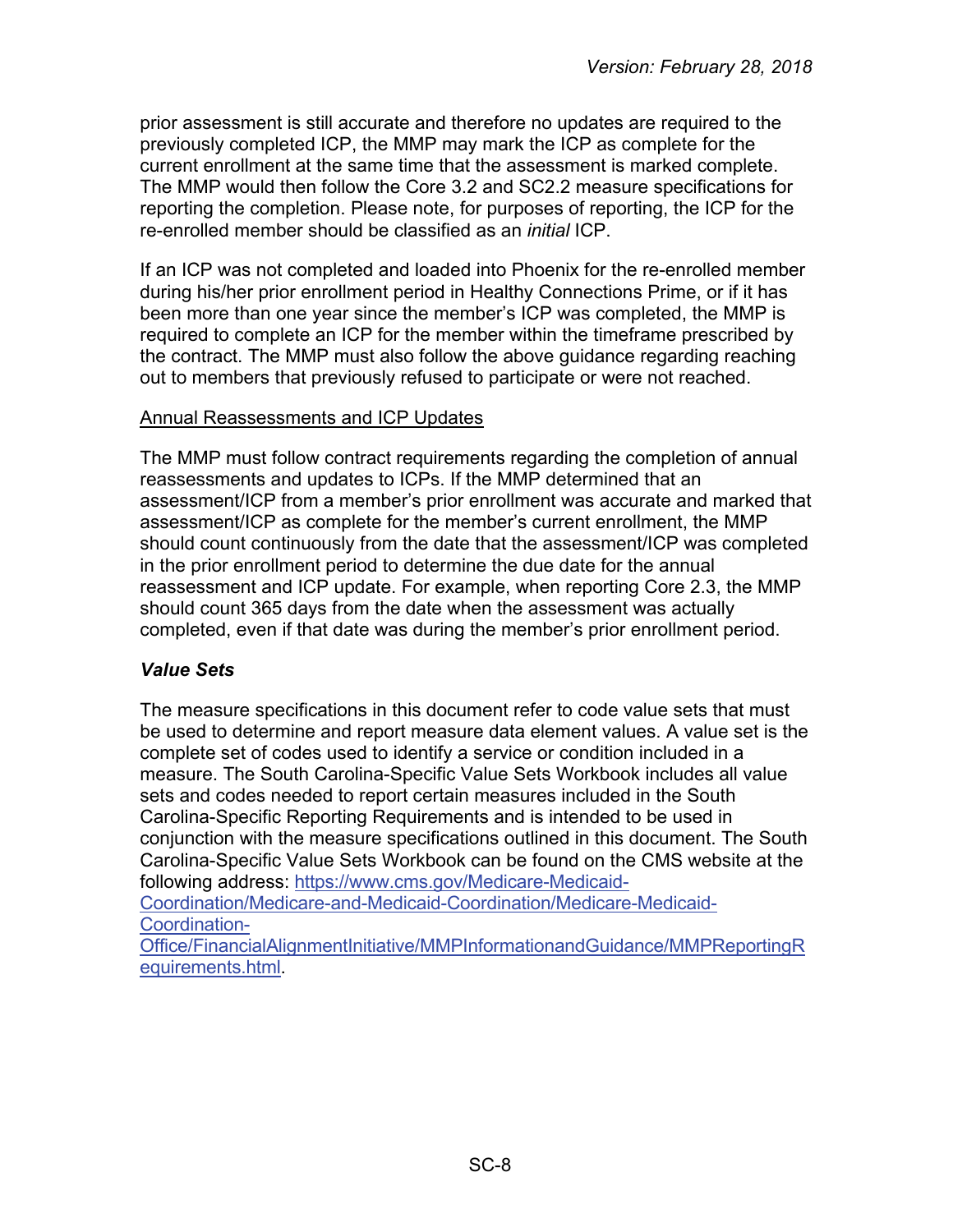<span id="page-8-0"></span>

|                             | <b>Phase</b>             | <b>Dates</b>                | <b>Explanation</b>                                                                                 |  |  |
|-----------------------------|--------------------------|-----------------------------|----------------------------------------------------------------------------------------------------|--|--|
|                             |                          | <b>Demonstration Year 1</b> |                                                                                                    |  |  |
| Continuous<br>Reporting     | Implementation<br>Period | 2-1-15 through 12-31-15     | From the first effective<br>enrollment date through<br>December 31, 2015.                          |  |  |
|                             | <b>Ongoing Period</b>    | 2-1-15 through 12-31-16     | From the first effective<br>enrollment date through the<br>end of the first<br>demonstration year. |  |  |
|                             |                          | <b>Demonstration Year 2</b> |                                                                                                    |  |  |
| Continuous<br>Reporting     | <b>Ongoing Period</b>    | 1-1-17 through 12-31-17     | From January 1, 2017<br>through the end of the<br>second demonstration year.                       |  |  |
| <b>Demonstration Year 3</b> |                          |                             |                                                                                                    |  |  |
| Continuous<br>Reporting     | <b>Ongoing Period</b>    | 1-1-18 through 12-31-18     | From January 1, 2018<br>through the end of the third<br>demonstration year.                        |  |  |

#### *South Carolina's Implementation, Ongoing, and Continuous Reporting Periods*

## <span id="page-8-1"></span>*Data Submission*

All MMPs will submit state-specific measure data through the web-based Financial Alignment Initiative Data Collection System (FAI DCS), unless otherwise specified in the measure description. All data submissions must be submitted to this site by 5:00p.m. ET on the applicable due date. This site can be accessed at the following web address: [https://Financial-Alignment-](https://financial-alignment-initiative.norc.org/)[Initiative.NORC.org](https://financial-alignment-initiative.norc.org/)

(Note: Prior to the first use of the system, all MMPs will receive an email notification with the username and password that has been assigned to their plan. This information will be used to log in to the FAI DCS and complete the data submission.)

All MMPs will submit core measure data in accordance with the Core Reporting Requirements. Submission requirements vary by measure, but most core measures are reported through the Health Plan Management System (HPMS).

Please note, late submissions may result in compliance action from CMS.

## <span id="page-8-2"></span>*Resubmission of Data*

MMPs must comply with the following steps to resubmit data after an established due date: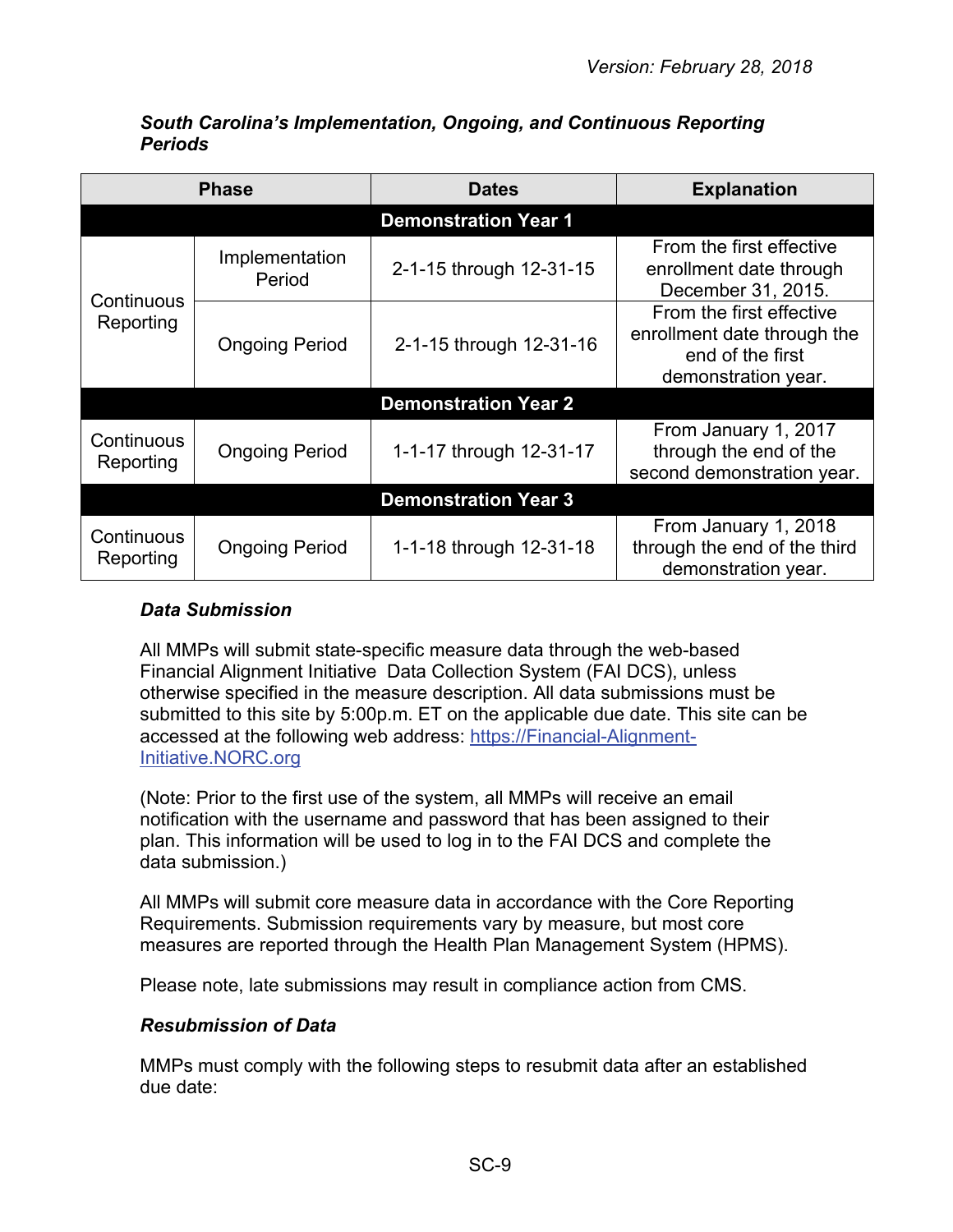- 1. Email the SC HelpDesk [\(SCHelpDesk@norc.org\)](mailto:SCHelpDesk@norc.org) to request resubmission.
	- o Specify in the email which measures need resubmission;
	- $\circ$  Specify for which reporting period(s) the resubmission is needed; and
	- o Provide a brief explanation for why the data need to be resubmitted.
- 2. After review of the request, the SC HelpDesk will notify the MMP once the FAI DCS and/or HPMS has been re-opened.
- 3. Resubmit data through the applicable reporting system.
- 4. Notify the SC HelpDesk again after resubmission has been completed.

Please note, requests for resubmission after an established due date may result in compliance action from CMS.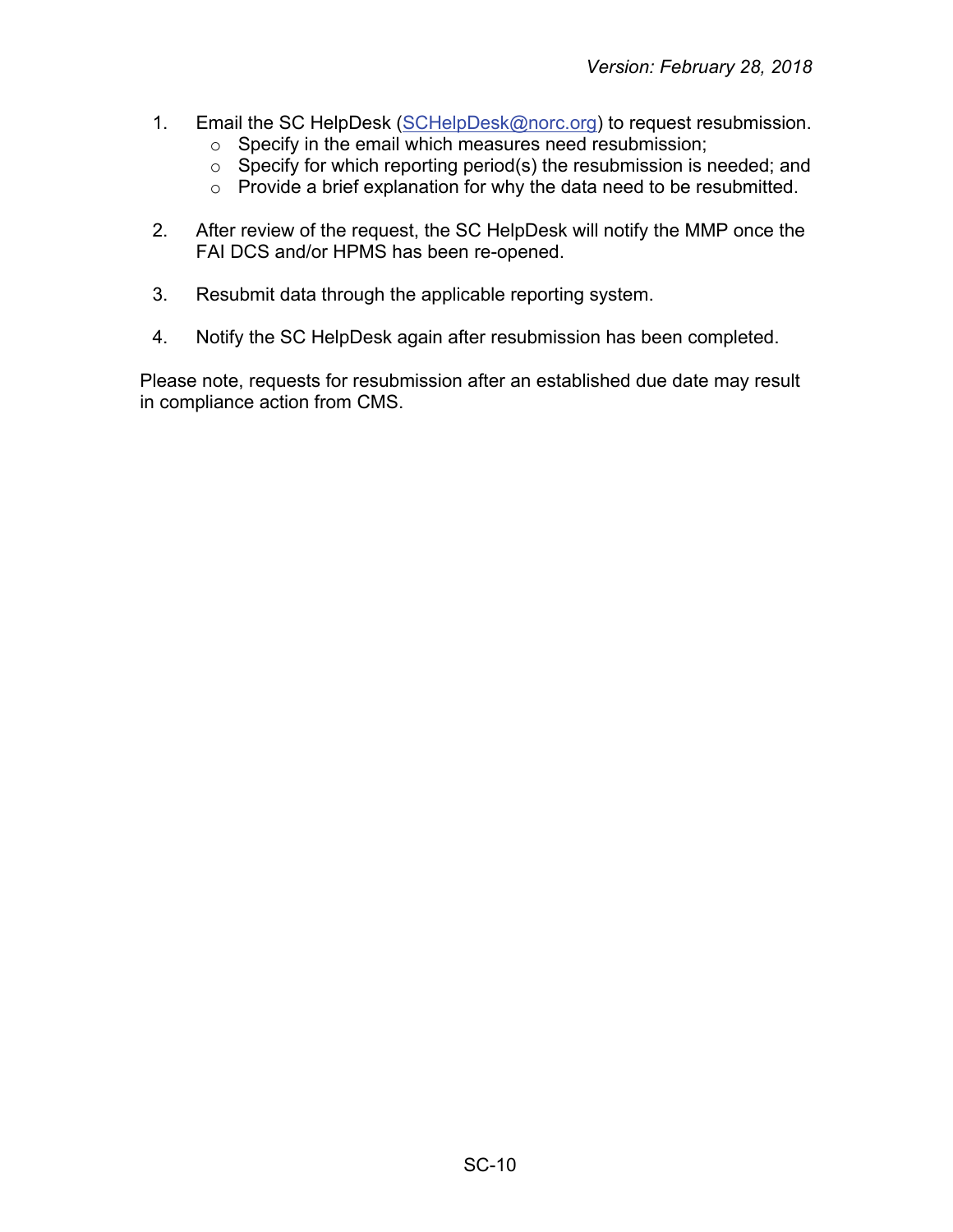#### <span id="page-10-0"></span>**Section SCI. Assessment**

- SC1.1 Low-risk members with a comprehensive assessment completed within 90 days of enrollment. – *Retired*
- SC1.2 Moderate- and high-risk members with a comprehensive assessment completed within 60 days of enrollment. – *Retired*
- SC1.3 Suicide risk assessment (PCPI Measure #2, Adult Major Depressive Disorder set). – *Retired*

#### <span id="page-10-1"></span>**Section SCII. Care Coordination**

SC2.1 Low-, moderate-, and high-risk members with an Individualized Care Plan (ICP) completed within 90 days of enrollment.<sup>i</sup> - **Retired** 

|  | SC2.2 Members with an ICP completed. |
|--|--------------------------------------|
|--|--------------------------------------|

| <b>IMPLEMENTATION</b>                  |                                        |                |                                                                                                     |                                                                                           |  |
|----------------------------------------|----------------------------------------|----------------|-----------------------------------------------------------------------------------------------------|-------------------------------------------------------------------------------------------|--|
| <b>Reporting</b><br><b>Section</b>     | Reporting<br><b>Frequency</b>          | Level          | Reporting<br><b>Period</b>                                                                          | <b>Due Date</b>                                                                           |  |
| SC <sub>2</sub> . Care<br>Coordination | Monthly,<br>beginning<br>after 90 days | Contract       | Current<br>Month<br>Ex:<br>$1/1 - 1/31$                                                             | By the end of the<br>month following the<br>last day of the<br>reporting period           |  |
|                                        |                                        | <b>ONGOING</b> |                                                                                                     |                                                                                           |  |
| Reporting<br><b>Section</b>            | <b>Reporting</b><br><b>Frequency</b>   | Level          | Reporting<br><b>Periods</b>                                                                         | Due Date                                                                                  |  |
| SC <sub>2</sub> . Care<br>Coordination | Quarterly                              | Contract       | Current<br>Calendar<br>Quarter<br>Ex:<br>$1/1 - 3/31$<br>$4/1 - 6/30$<br>$7/1 - 9/30$<br>10/1-12/31 | By the end of the<br>second month<br>following the last day<br>of the reporting<br>period |  |

A. Data Element Definitions – details for each data element reported to CMS, including examples, methods for calculations, and how various data elements are associated.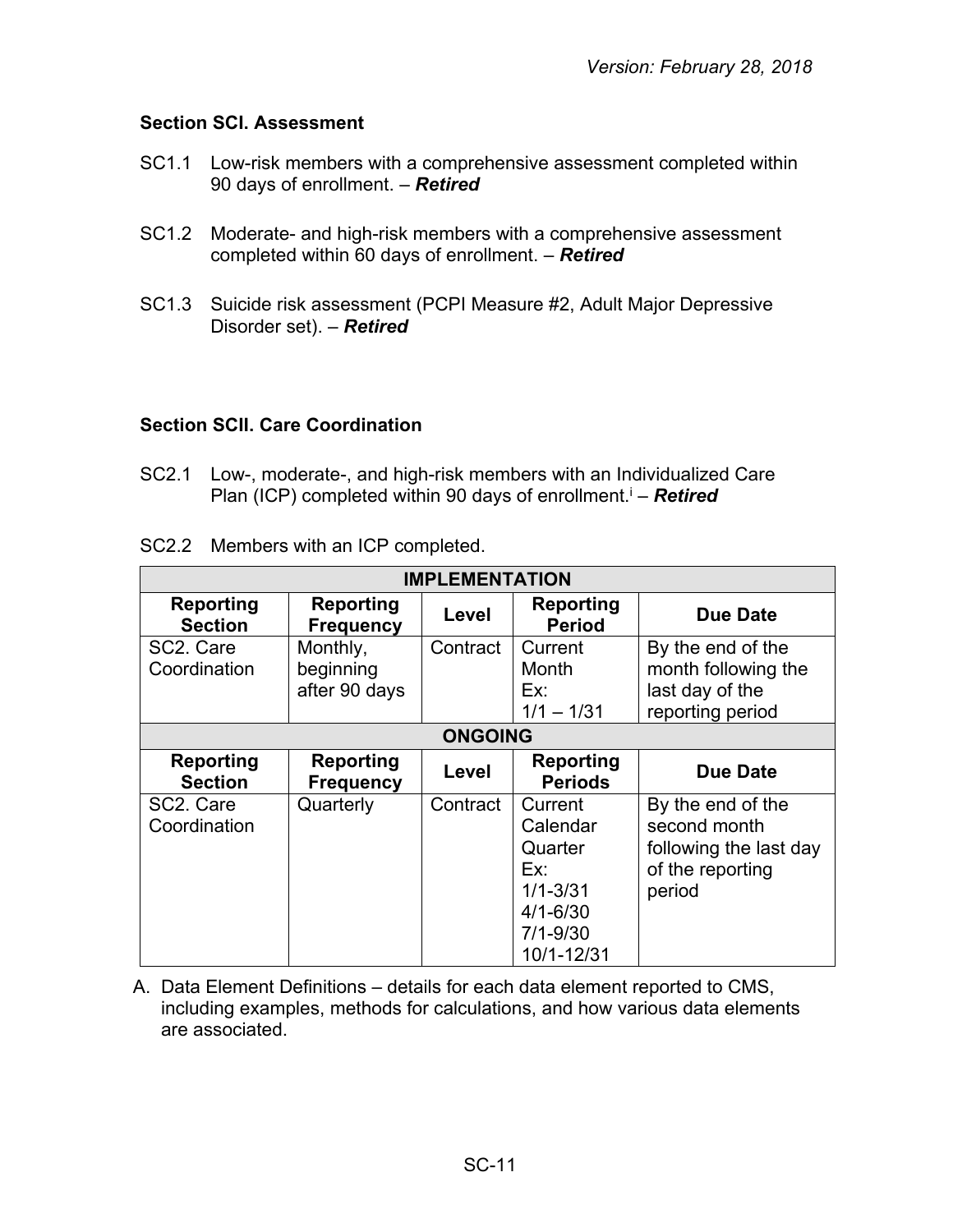| <b>Element</b><br>Letter | <b>Element Name</b>                                                                                       | <b>Definition</b>                                                                                                                        | <b>Allowable Values</b>                        |
|--------------------------|-----------------------------------------------------------------------------------------------------------|------------------------------------------------------------------------------------------------------------------------------------------|------------------------------------------------|
| A.                       | Total number of<br>members enrolled<br>for 90 days or longer<br>as of the end of the<br>reporting period. | Total number of<br>members enrolled for<br>90 days or longer as of<br>the end of the reporting<br>period.                                | Field Type: Numeric                            |
| Β.                       | Total number of<br>members who had<br>an initial ICP<br>completed.                                        | Of the total reported in<br>A, the number of<br>members who had an<br>initial ICP completed<br>as of the end of the<br>reporting period. | Field Type: Numeric<br>Note: Is a subset of A. |

- B. QA Checks/Thresholds procedures used by CMS and the state to establish benchmarks in order to identify outliers or data that are potentially erroneous.
	- CMS and the state will perform an outlier analysis.
	- As data are received from MMPs over time, CMS and the state will apply threshold checks.
- C. Edits and Validation Checks validation checks that should be performed by each MMP prior to data submission.
	- Confirm those data elements listed above as subsets of other elements.
	- MMPs should validate that data element B is less than or equal to data element A.
	- All data elements should be positive values.
- D. Analysis how CMS and the state will evaluate reported data, as well as how other data sources may be monitored.
	- CMS and the state will evaluate the percentage of members enrolled for 90 days or longer who had an initial ICP completed as of the end of the reporting period.
- E. Notes additional clarifications to a reporting section. This section incorporates previously answered frequently asked questions.
	- MMPs should include all members regardless of whether the member was enrolled through passive enrollment or opt-in enrollment. Medicaid-only members should not be included.
	- The 90th day of enrollment should be based on each member's effective enrollment date. For the purposes of reporting this measure, 90 days of enrollment will be equivalent to three full calendar months.
	- The effective date of enrollment is the first date of the member's coverage through the MMP.
	- The ICPs reported in element B could have been completed at any time after enrollment, not necessarily during the reporting period.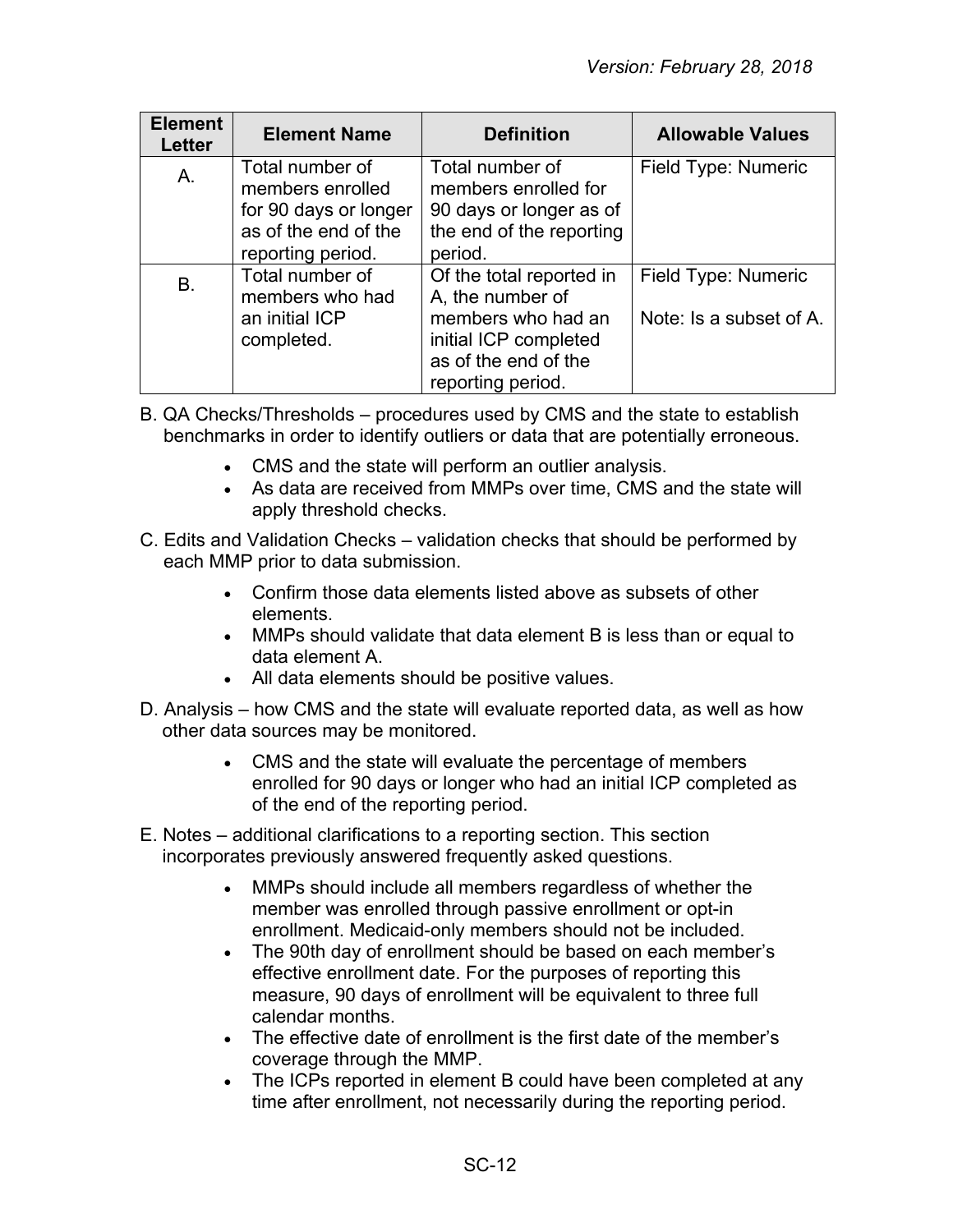- MMPs should refer to the South Carolina three-way contract for specific requirements pertaining to ICPs.
- Only ICPs that included participation from the member (or his/her authorized representative) in the completion of the ICP should be reported.
- F. Data Submission how MMPs will submit data collected to CMS.
	- MMPs will submit data collected for this measure in the above specified format through a secure data collection site established by CMS. This site can be accessed at the following web address: [https://Financial-Alignment-Initiative.NORC.org.](https://financial-alignment-initiative.norc.org/)
- SC2.3 Members eligible for HCBS with an approved waiver service plan within 90 days of enrollment. – *Retired*

|  |  |  |  |  | SC2.4 Members with first follow-up visit within 30 days of hospital discharge. |
|--|--|--|--|--|--------------------------------------------------------------------------------|
|--|--|--|--|--|--------------------------------------------------------------------------------|

| <b>CONTINUOUS REPORTING</b>        |                                      |          |                            |                                                                                           |  |  |
|------------------------------------|--------------------------------------|----------|----------------------------|-------------------------------------------------------------------------------------------|--|--|
| <b>Reporting</b><br><b>Section</b> | <b>Reporting</b><br><b>Frequency</b> | Level    | Reporting<br><b>Period</b> | <b>Due Date</b>                                                                           |  |  |
| SC2. Care<br>Coordination          | Annually                             | Contract | Calendar<br>Year           | By the end of the<br>fourth month<br>following the last<br>day of the reporting<br>period |  |  |

A. Data element definitions – details for each data element reported to CMS and the state, including examples, calculation methods, and how various data elements are associated.

| <b>Element</b><br><b>Letter</b> | <b>Element Name</b>                                                                                                                                                                              | <b>Definition</b>                                                                                                                                                                                                          | <b>Allowable</b><br><b>Values</b>              |
|---------------------------------|--------------------------------------------------------------------------------------------------------------------------------------------------------------------------------------------------|----------------------------------------------------------------------------------------------------------------------------------------------------------------------------------------------------------------------------|------------------------------------------------|
| A.                              | Total number of<br>acute inpatient                                                                                                                                                               | Total number of acute<br>inpatient hospital                                                                                                                                                                                | Field Type: Numeric                            |
|                                 | hospital discharges.                                                                                                                                                                             | discharges during the<br>reporting period.                                                                                                                                                                                 |                                                |
| <b>B.</b>                       | Total number of<br>acute inpatient<br>hospital discharges<br>that resulted in an<br>ambulatory care<br>follow-up visit within<br>30 days of<br>discharge from the<br>inpatient hospital<br>stay. | Of the total reported in<br>A, the number of<br>acute inpatient<br>hospital discharges<br>that resulted in an<br>ambulatory care<br>follow-up visit within<br>30 days of discharge<br>from the inpatient<br>hospital stay. | Field Type: Numeric<br>Note: Is a subset of A. |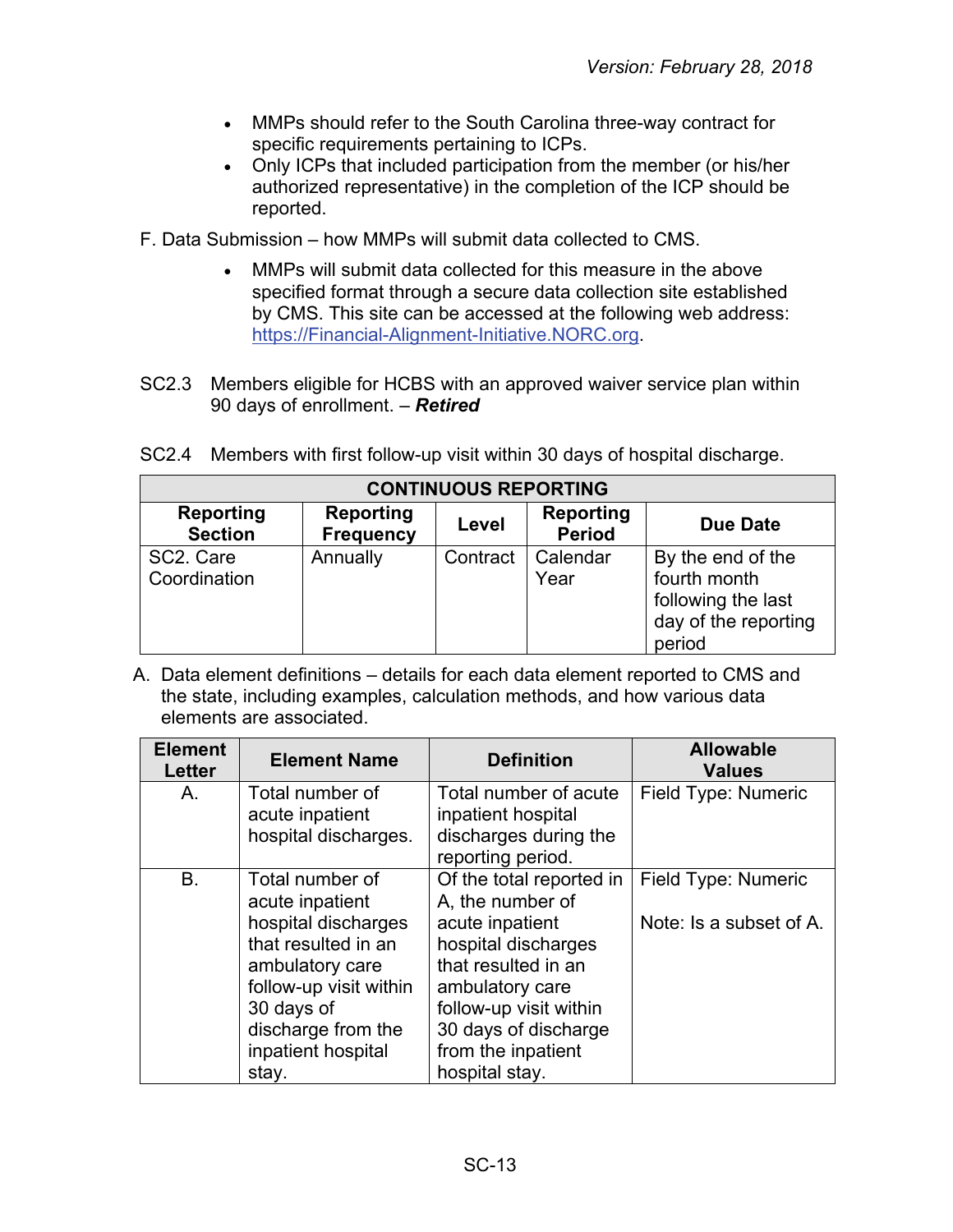- B. QA checks/Thresholds procedures used by CMS and the state to establish benchmarks in order to identify outliers or data that are potentially erroneous.
	- CMS and the state will perform an outlier analysis.
	- As data are received from MMPs over time, CMS and the state will apply threshold checks.
- C. Edits and Validation checks validation checks that should be performed by each MMP prior to data submission.
	- Confirm those data elements listed above as subsets of other elements.
	- MMPs should validate that data element B is less than or equal to data element A.
	- All data elements should be positive values.
- D. Analysis how CMS and the state will evaluate reported data, as well as how other data sources may be monitored.
	- CMS and the state will evaluate the percentage of acute inpatient hospital discharges that resulted in an ambulatory care follow-up visit within 30 days of the discharge from the inpatient hospital stay.
- E. Notes additional clarifications to a reporting section. This section incorporates previously answered frequently asked questions.
	- MMPs should include all inpatient hospital discharges for members regardless of whether the member was enrolled through passive enrollment or opt-in enrollment. Medicaid-only members should not be included.
	- MMPs should include all inpatient hospital discharges for members who meet the criteria outlined in data element A and who were continuously enrolled from the date of the inpatient hospital discharge through 30 days after the inpatient hospital discharge, regardless if they are disenrolled as of the end of the reporting period.
	- The denominator for this measure is based on inpatient hospital discharges, not members.
	- The date of discharge must occur within the reporting period, but the follow-up visit may not be in the same reporting period. For example, if a discharge occurs during the last month of the reporting period, look to the first month of the following reporting period to identify the follow-up visit.
	- The member needs to be enrolled from the date of the inpatient hospital discharge through 30 days after the inpatient hospital discharge, with no gaps in enrollment to be included in this measure.
	- A follow-up visit is defined as an ambulatory care follow-up visit to assess the member's health following a hospitalization. Codes to identify follow-up visits are provided in the Ambulatory Visits value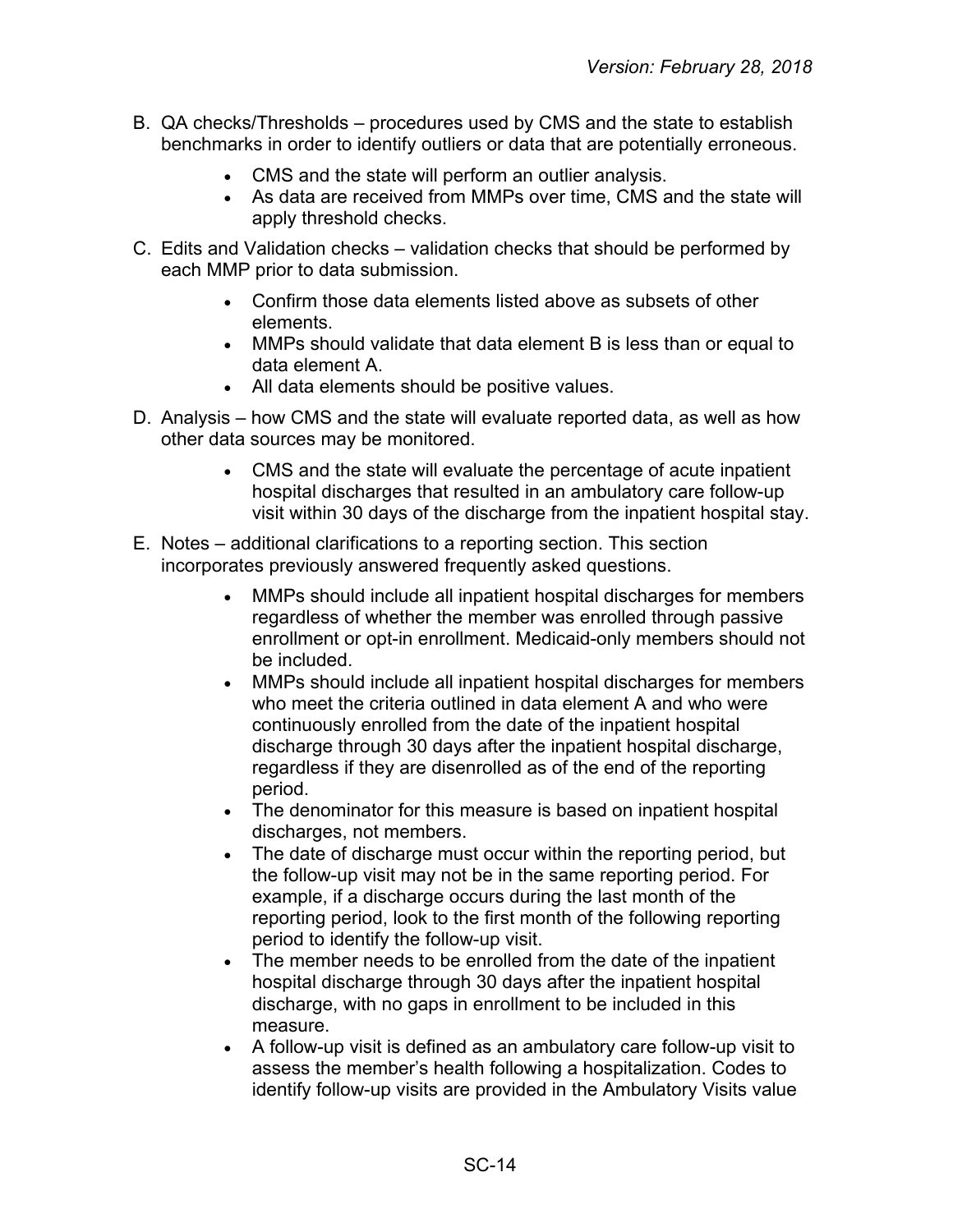set and Other Ambulatory Visits value set. MMPs should report ambulatory care follow-up visits based on all visits identified, including denied and pended claims, and including encounter data as necessary in cases where follow-up care is included as part of a bundled payment covering the services delivered during the inpatient stay. MMPs should use all information available, including encounter data supplied by providers, to ensure complete and accurate reporting.

- To identify all acute inpatient hospital discharges during the reporting period (data element A):
	- $\circ$  Identify all acute and nonacute inpatient stays (Inpatient Stay value set).
	- o Exclude nonacute inpatient stays (Nonacute Inpatient Stay value set)
	- $\circ$  Identify the discharge date for the stay. The date of discharge should be within the reporting period.

Additionally, SC MMPs should use UB Type of Bill codes 11x, 12x, 41x, and 84x or any acute inpatient facility code to identify discharges from an inpatient hospital stay.

- MMPs should report discharges based on all inpatient stays identified, including denied and pended claims.
- If the discharge is followed by readmission or direct transfer to an acute inpatient care setting within the 30-day follow-up period, count only the last discharge for reporting in data element A. To identify readmissions and direct transfers to an acute inpatient care setting:
	- o Identify all acute and nonacute inpatient stays (Inpatient Stay value set)
	- o Exclude nonacute inpatient stays (Nonacute Inpatient Stay value set)
	- $\circ$  Identify the admission date for the stay
- Exclude from data element A any discharges followed by readmission or direct transfer to a nonacute inpatient care setting within the 30-day follow-up period. To identify readmissions and direct transfers to a nonacute inpatient care setting:
	- o Identify all acute and nonacute inpatient stays (Inpatient Stay value set)
	- o Confirm the stay was for nonacute care based on the presence of a nonacute code (Nonacute Inpatient Stay value set) on the claim
	- $\circ$  Identify the admission date for the stay

These discharges are excluded from the measure because rehospitalization or direct transfer may prevent an outpatient followup visit from taking place.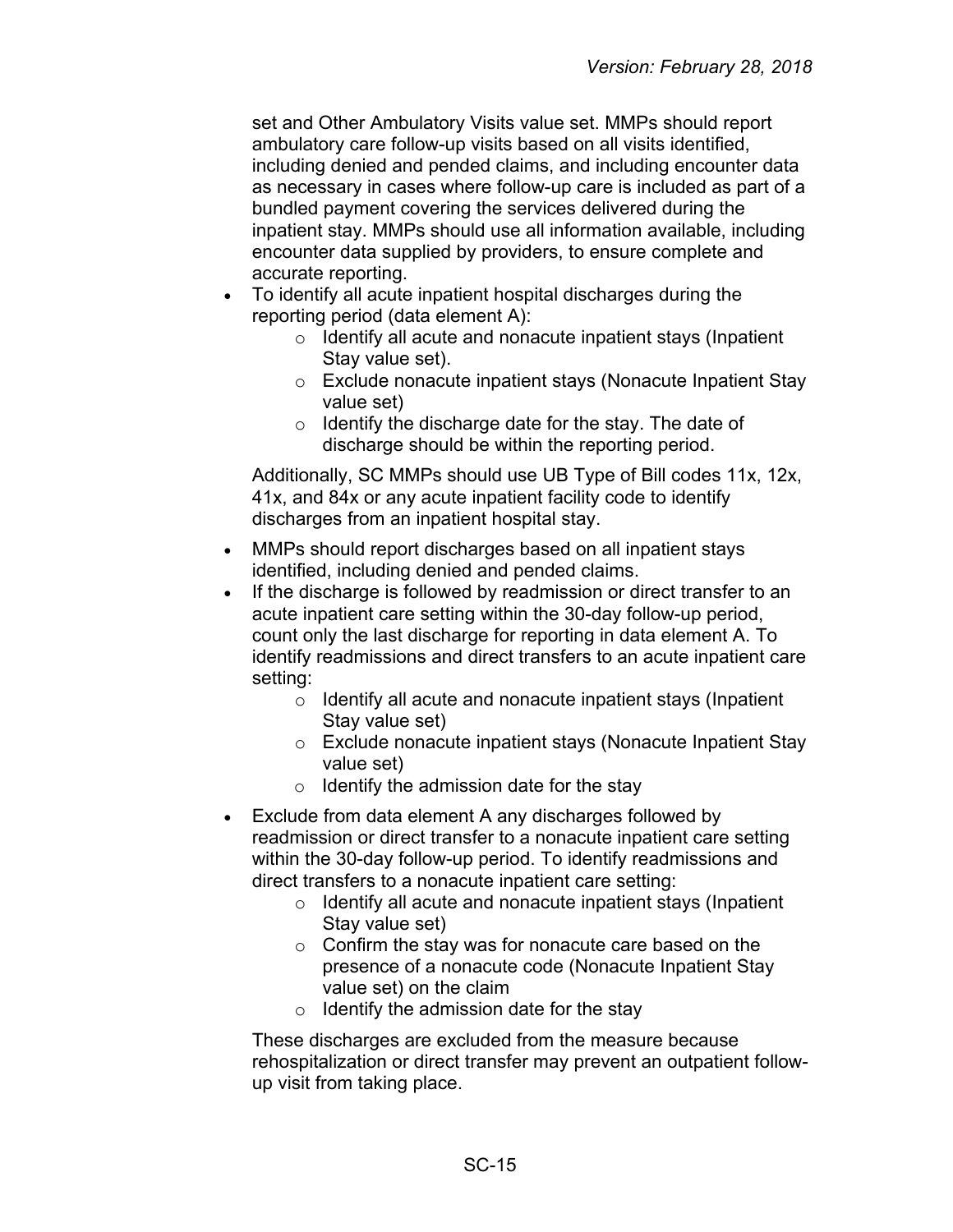- For example, the following direct transfers/readmissions should be excluded from this measure:
	- An inpatient discharge on June 1, followed by an admission to another inpatient setting on June 1 (a direct transfer)
	- An inpatient discharge on June 1, followed by a readmission to a hospital on June 15 (readmission within 30 days)
- Exclude discharges due to death, using the Discharges due to Death value set.
- F. Data Submission how MMPs will submit data collected to CMS and the state.
	- MMPs will submit data collected for this measure in the above specified format through a secure data collection site established by CMS. This site can be accessed at the following web address: [https://Financial-Alignment-Initiative.NORC.org.](https://financial-alignment-initiative.norc.org/)
- SC2.5 MMPs with established work plan and systems in place, utilizing Phoenix as appropriate, for ensuring smooth transition to and from hospitals, nursing facilities, and the community.<sup>i</sup> – **Retired**

| <b>CONTINUOUS REPORTING</b> |                                      |          |                                                                                                     |                                                                                           |  |  |
|-----------------------------|--------------------------------------|----------|-----------------------------------------------------------------------------------------------------|-------------------------------------------------------------------------------------------|--|--|
| Reporting<br><b>Section</b> | <b>Reporting</b><br><b>Frequency</b> | Level    | <b>Reporting</b><br><b>Periods</b>                                                                  | <b>Due Date</b>                                                                           |  |  |
| SC2. Care<br>Coordination   | Quarterly                            | Contract | Current<br>Calendar<br>Quarter<br>Ex:<br>$1/1 - 3/31$<br>$4/1 - 6/30$<br>$7/1 - 9/30$<br>10/1-12/31 | By the end of the<br>second month<br>following the last<br>day of the reporting<br>period |  |  |

SC2.6 Transition (admissions and discharge) between hospitals, nursing facilities and the community. ii

A. Data element definitions – details for each data element reported to CMS and the state, including examples, calculation methods, and how various data elements are associated.

| <b>Element</b><br><b>Letter</b> | <b>Element Name</b>                                                 | <b>Definition</b>                                                   | <b>Allowable</b><br><b>Values</b> |
|---------------------------------|---------------------------------------------------------------------|---------------------------------------------------------------------|-----------------------------------|
| A.                              | Total number of<br>member months<br>during the reporting<br>period. | Total number of<br>member months<br>during the reporting<br>period. | Field Type: Numeric               |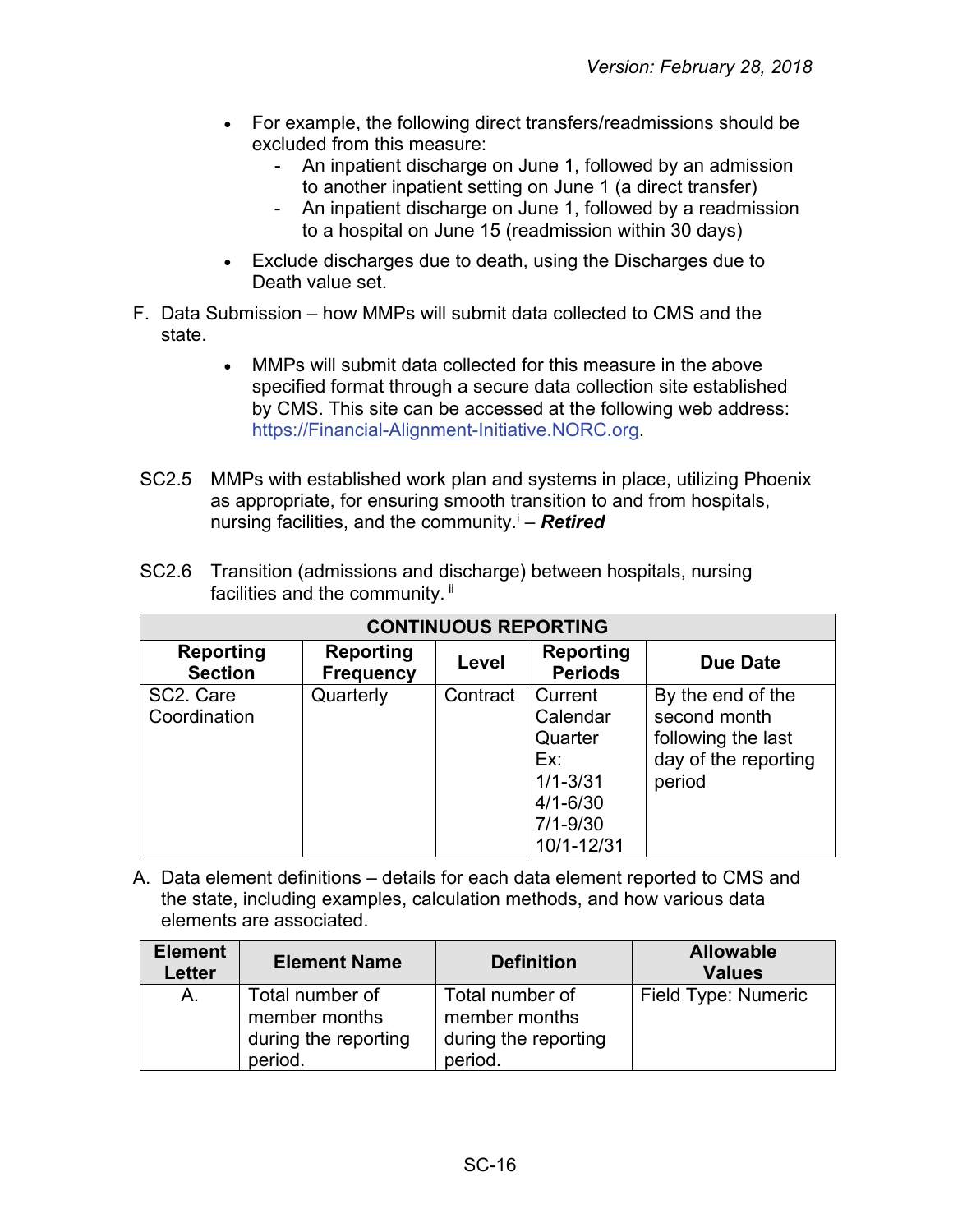| <b>Element</b><br><b>Letter</b> | <b>Element Name</b>                                                             | <b>Definition</b>                                                                                                 | <b>Allowable</b><br><b>Values</b> |
|---------------------------------|---------------------------------------------------------------------------------|-------------------------------------------------------------------------------------------------------------------|-----------------------------------|
| <b>B.</b>                       | Total number of<br>inpatient hospital<br>discharges to nursing<br>facilities.   | The number of<br>inpatient hospital<br>discharges to the<br>nursing facilities<br>during the reporting<br>period. | Field Type: Numeric               |
| C.                              | Total number of<br>inpatient hospital<br>discharges to the<br>community.        | The number of<br>inpatient hospital<br>discharges to the<br>community during the<br>reporting period.             | Field Type: Numeric               |
| D.                              | Total number of<br>inpatient hospital<br>admissions from the<br>community.      | The number of<br>inpatient hospital<br>admissions from the<br>community during the<br>reporting period.           | Field Type: Numeric               |
| Ε.                              | Total number of<br>nursing facility<br>admissions from the<br>community.        | The number of<br>nursing facility<br>admissions from the<br>community during the<br>reporting period.             | Field Type: Numeric               |
| $\overline{F}$ .                | Total number of<br>nursing facility<br>discharges to the<br>community.          | The number of<br>nursing facility<br>discharges to the<br>community during the<br>reporting period.               | Field Type: Numeric               |
| G.                              | Total number of<br>inpatient hospital<br>admissions from<br>nursing facilities. | The number of<br>inpatient hospital<br>admissions from<br>nursing facilities<br>during the reporting<br>period.   | Field Type: Numeric               |

- B. QA checks/Thresholds procedures used by CMS and the state to establish benchmarks in order to identify outliers or data that are potentially erroneous.
	- Guidance will be forthcoming on the established benchmark for this measure for DY 2 and 3.
- C. Edits and Validation checks validation checks that should be performed by each MMP prior to data submission.
	- All data elements should be positive values.
- D. Analysis how CMS and the state will evaluate reported data, as well as how other data sources may be monitored. CMS and the state will evaluate: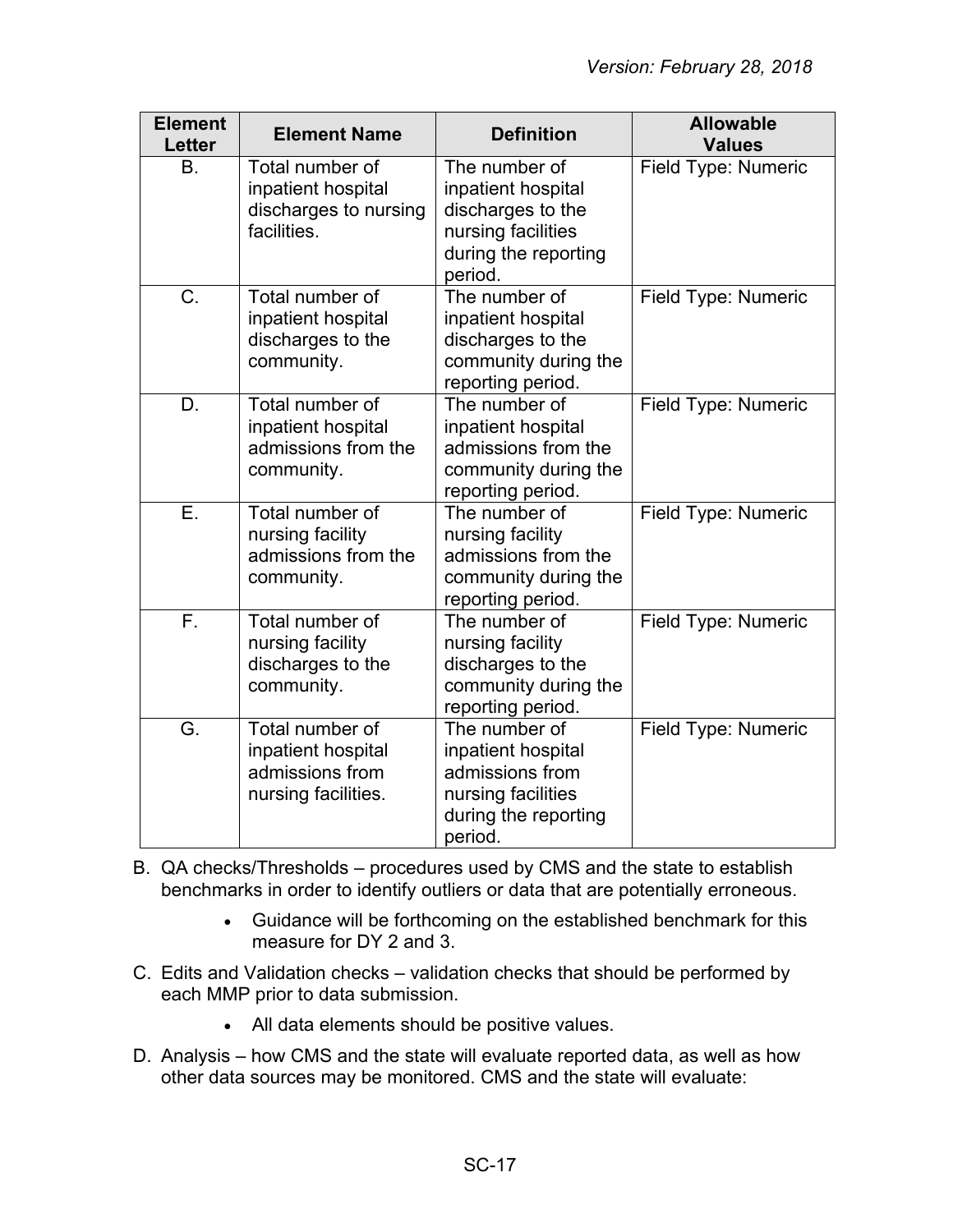- Inpatient hospital discharges to nursing facilities during the reporting period per 10,000 member months.
- Inpatient hospital discharges to the community during the reporting period per 10,000 member months.
- Inpatient hospital admissions from the community during the reporting period per 10,000 member months.
- Nursing facility admissions from the community during the reporting period per 10,000 member months.
- Nursing facility discharges to the community during the reporting period per 10,000 member months.
- Inpatient hospital admissions from nursing facilities during the reporting period per 10,000 member months.
- E. Notes additional clarifications to a reporting section. This section incorporates previously answered frequently asked questions.
	- MMPs should include all members regardless of whether the member was enrolled through passive enrollment or opt-in enrollment. Medicaid-only members should not be included.
	- MMPs should include all member months for members who meet the criteria outlined in data element A, regardless if they are disenrolled as of the end of the reporting period (i.e., include all members regardless if they are currently enrolled or disenrolled as of the last day of the reporting period).
	- A transition is the movement (i.e., admission or discharge) of a member from one care setting to another as the member's health status changes; for example, moving from home to a hospital as the result of an exacerbation of a chronic condition or moving from the hospital to a rehabilitation facility after surgery.
	- Inpatient hospital admissions and discharges are based on the CMS 2 midnight rule. The 2 midnight rule requires members to be admitted to the hospital for a minimum of 2 midnights to be considered an inpatient hospital admission. For further guidance on applying the 2 midnight rule, please review the FAQ posted on the CMS website: [http://www.cms.gov/Research-Statistics-Data-and-](http://www.cms.gov/Research-Statistics-Data-and-Systems/Monitoring-Programs/Medicare-FFS-Compliance-Programs/Medical-Review/Downloads/Questions_andAnswersRelatingtoPatientStatusReviewsforPosting_31214.pdf)

[Systems/Monitoring-Programs/Medicare-FFS-Compliance-](http://www.cms.gov/Research-Statistics-Data-and-Systems/Monitoring-Programs/Medicare-FFS-Compliance-Programs/Medical-Review/Downloads/Questions_andAnswersRelatingtoPatientStatusReviewsforPosting_31214.pdf)[Programs/Medical-](http://www.cms.gov/Research-Statistics-Data-and-Systems/Monitoring-Programs/Medicare-FFS-Compliance-Programs/Medical-Review/Downloads/Questions_andAnswersRelatingtoPatientStatusReviewsforPosting_31214.pdf)[Review/Downloads/Questions\\_andAnswersRelatingtoPatientStatus](http://www.cms.gov/Research-Statistics-Data-and-Systems/Monitoring-Programs/Medicare-FFS-Compliance-Programs/Medical-Review/Downloads/Questions_andAnswersRelatingtoPatientStatusReviewsforPosting_31214.pdf)

- [ReviewsforPosting\\_31214.pdf](http://www.cms.gov/Research-Statistics-Data-and-Systems/Monitoring-Programs/Medicare-FFS-Compliance-Programs/Medical-Review/Downloads/Questions_andAnswersRelatingtoPatientStatusReviewsforPosting_31214.pdf)
- F. Data Submission how MMPs will submit data collected to CMS and the state.
	- MMPs will submit data collected for this measure in the above specified format through a secure data collection site established by CMS. This site can be accessed at the following web address: [https://Financial-Alignment-Initiative.NORC.org.](https://financial-alignment-initiative.norc.org/)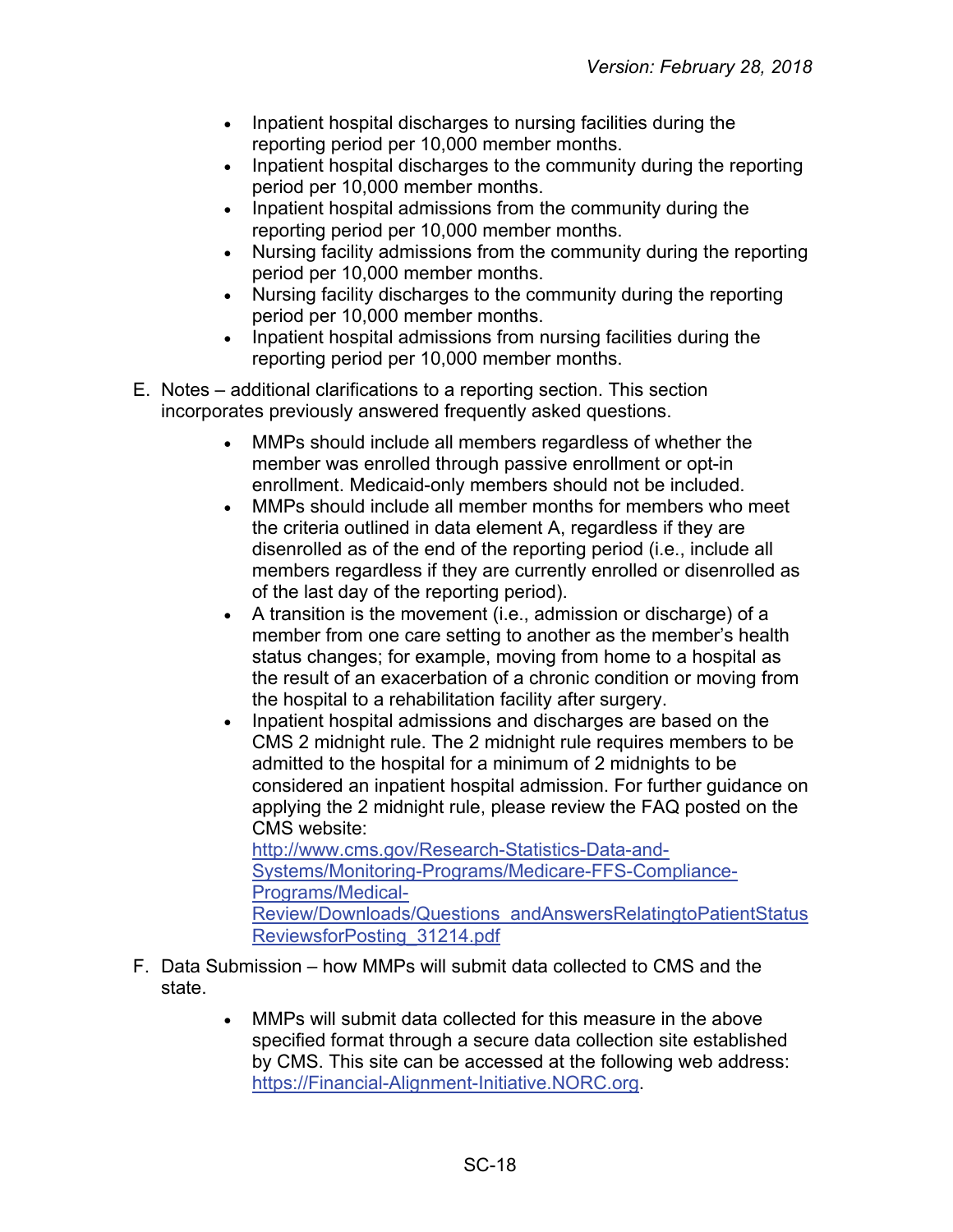#### <span id="page-18-0"></span>**Section SCIII. Enrollee Protections**

| <b>IMPLEMENTATION</b>               |                                      |                |                                                                                                     |                                                                                           |  |
|-------------------------------------|--------------------------------------|----------------|-----------------------------------------------------------------------------------------------------|-------------------------------------------------------------------------------------------|--|
| <b>Reporting</b><br><b>Section</b>  | <b>Reporting</b><br><b>Frequency</b> | Level          | <b>Reporting</b><br><b>Period</b>                                                                   | <b>Due Date</b>                                                                           |  |
| SC3. Enrollee<br><b>Protections</b> | Monthly                              | Contract       | <b>Current Month</b><br>Ex:<br>$1/1 - 1/31$                                                         | By the end of the<br>month following the<br>last day of the<br>reporting period           |  |
|                                     |                                      | <b>ONGOING</b> |                                                                                                     |                                                                                           |  |
| Reporting<br><b>Section</b>         | <b>Reporting</b><br><b>Frequency</b> | Level          | <b>Reporting</b><br><b>Periods</b>                                                                  | <b>Due Date</b>                                                                           |  |
| SC3. Enrollee<br><b>Protections</b> | Quarterly                            | Contract       | Current<br>Calendar<br>Quarter<br>Ex:<br>$1/1 - 3/31$<br>$4/1 - 6/30$<br>$7/1 - 9/30$<br>10/1-12/31 | By the end of the<br>second month<br>following the last<br>day of the reporting<br>period |  |

SC3.1 The number of critical incident and abuse reports for members receiving LTSS.

A. Data element definitions – details for each data element reported to CMS and the state, including examples, calculation methods, and how various data elements are associated.

| <b>Element</b><br><b>Letter</b> | <b>Element Name</b>                                        | <b>Definition</b>                                                                                                   | <b>Allowable</b><br><b>Values</b> |
|---------------------------------|------------------------------------------------------------|---------------------------------------------------------------------------------------------------------------------|-----------------------------------|
| A.                              | Total number of<br>members receiving                       | Total number of members<br>receiving LTSS during the                                                                | Field Type:<br><b>Numeric</b>     |
|                                 | LTSS.                                                      | reporting period.                                                                                                   |                                   |
| <b>B.</b>                       | Total number of<br>critical incident and<br>abuse reports. | Of the total reported in A,<br>the number of critical<br>incident and abuse reports<br>during the reporting period. | Field Type:<br><b>Numeric</b>     |

- B. QA checks/Thresholds procedures used by CMS and the state to establish benchmarks in order to identify outliers or data that are potentially erroneous.
	- CMS and the state will perform an outlier analysis.
	- As data are received from MMPs over time, CMS and the state will apply threshold checks.
- C. Edits and Validation checks validation checks that should be performed by each MMP prior to data submission.
	- All data elements should be positive values.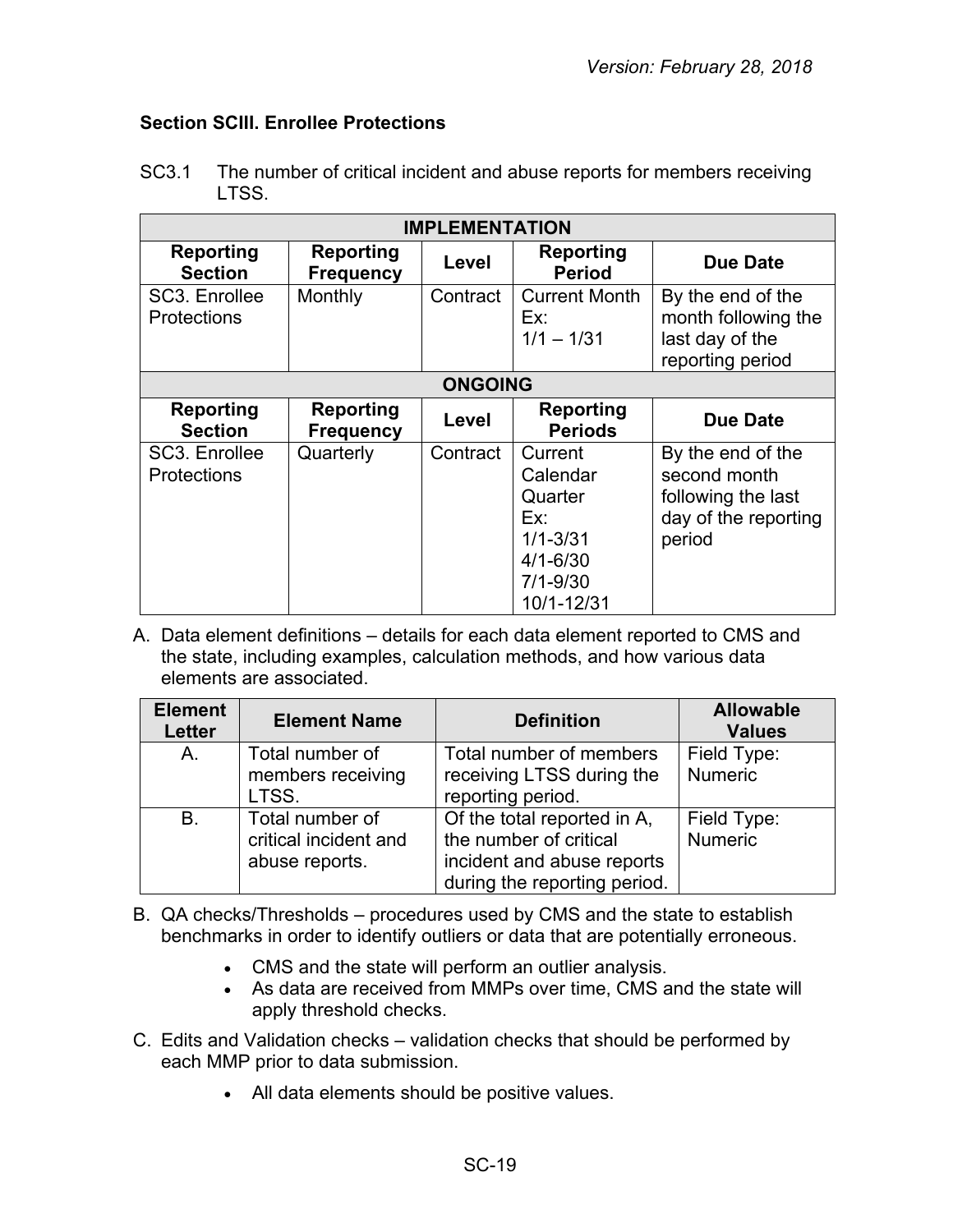- D. Analysis how CMS and the state will evaluate reported data, as well as how other data sources may be monitored.
	- CMS and the state will evaluate the number of critical incident and abuse reports per 1,000 members receiving LTSS.
- E. Notes additional clarifications to a reporting section. This section incorporates previously answered frequently asked questions.
	- MMPs should include all members regardless of whether the member was enrolled through passive enrollment or opt-in enrollment. Medicaid-only members should not be included.
	- MMPs should include all members who meet the criteria outlined in data element A, regardless if they are disenrolled as of the end of the reporting period (i.e., include all members regardless if they are currently enrolled or disenrolled as of the last day of the reporting period).
	- For data element B, MMPs should include all new critical incident and abuse cases that are reported during the reporting period, regardless if the case status is open or closed as of the last day of the reporting period.
	- Critical incident and abuse reports could be reported by the MMP or any provider, and are not limited to only those providers defined as LTSS providers.
	- It is possible for members to have more than one critical incident and/or abuse report during the reporting period. All critical incident and abuse reports during the reporting period should be counted.
	- Critical incident refers to any actual or alleged event or situation that creates a significant risk of substantial or serious harm to the physical or mental health, safety or well-being of a member.
	- Abuse refers to:
		- 1. Willful use of offensive, abusive, or demeaning language by a caretaker that causes mental anguish;
		- 2. Knowing, reckless, or intentional acts or failures to act which cause injury or death to an individual or which places that individual at risk of injury or death;
		- 3. Rape or sexual assault;
		- 4. Corporal punishment or striking of an individual;
		- 5. Unauthorized use or the use of excessive force in the placement of bodily restraints on an individual; and
		- 6. Use of bodily or chemical restraints on an individual which is not in compliance with federal or state laws and administrative regulations.
- F. Data Submission how MMPs will submit data collected to CMS and the state.
	- MMPs will submit data collected for this measure in the above specified format through a secure data collection site established by CMS. This site can be accessed at the following web address: [https://Financial-Alignment-Initiative.NORC.org.](https://financial-alignment-initiative.norc.org/)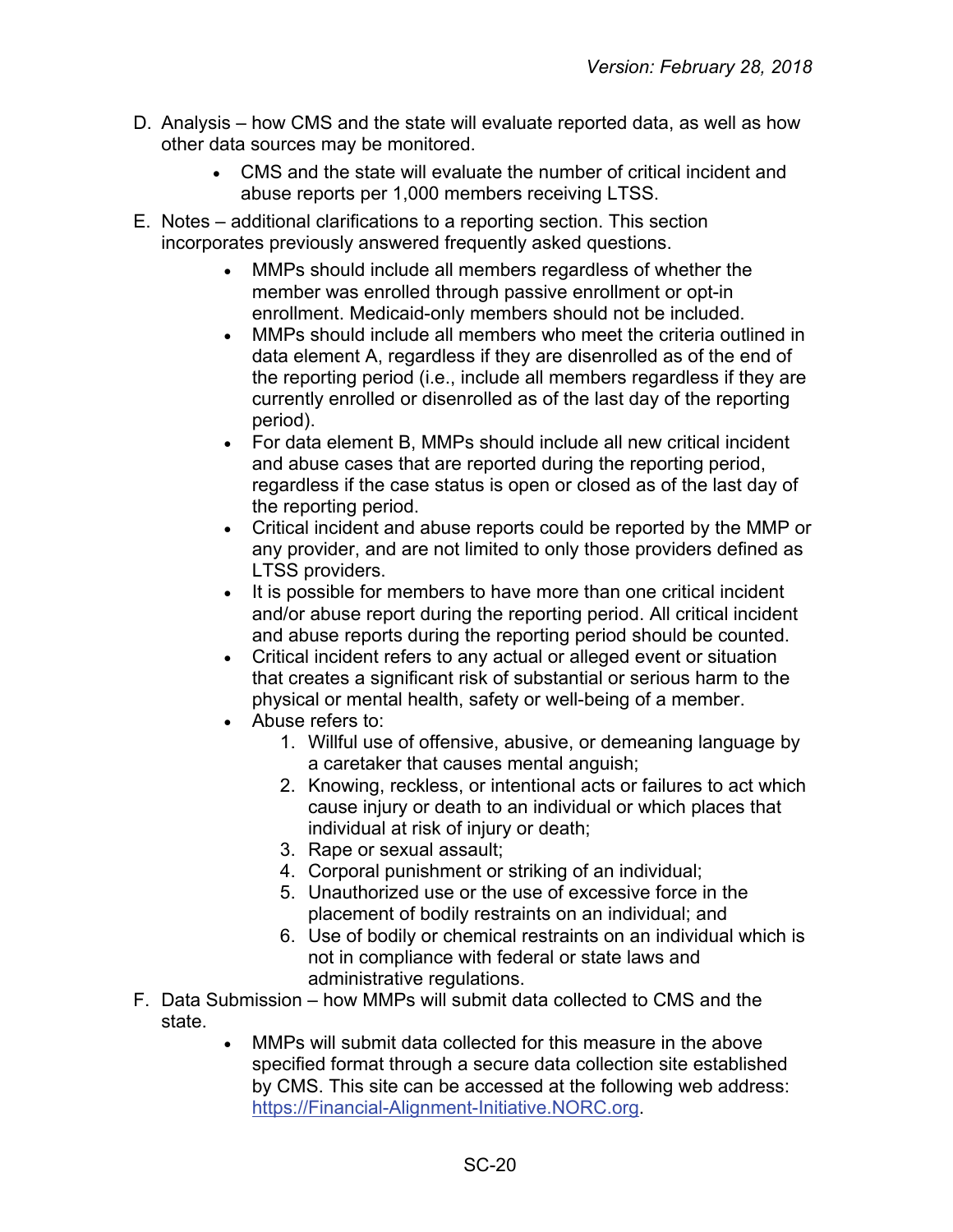## <span id="page-20-0"></span>**Section SCIV. Organizational Structure and Staffing**

| <b>CONTINUOUS REPORTING</b>                      |                                      |          |                                   |                                                                                           |  |
|--------------------------------------------------|--------------------------------------|----------|-----------------------------------|-------------------------------------------------------------------------------------------|--|
| <b>Reporting Section</b>                         | <b>Reporting</b><br><b>Frequency</b> | Level    | <b>Reporting</b><br><b>Period</b> | Due Date                                                                                  |  |
| SC4. Organizational<br>Structure and<br>Staffing | Annually                             | Contract | <b>Calendar Year</b>              | By the end of the<br>second month<br>following the last<br>day of the<br>reporting period |  |

SC4.1 Care coordinator training for supporting self-direction under the demonstration.

A. Data element definitions – details for each data element reported to CMS and the state, including examples, calculation methods, and how various data elements are associated.

| <b>Element</b><br>Letter | <b>Element Name</b>                                                                                                                                     | <b>Definition</b>                                                                                                                                                                    | <b>Allowable</b><br><b>Values</b>              |
|--------------------------|---------------------------------------------------------------------------------------------------------------------------------------------------------|--------------------------------------------------------------------------------------------------------------------------------------------------------------------------------------|------------------------------------------------|
| Α.                       | Total number of<br>newly hired care<br>coordinators (or<br>those newly assigned<br>to the MMP).                                                         | Total number of<br>newly hired care<br>coordinators (or<br>those newly assigned<br>to the MMP)<br>employed by the<br>MMP for at least 3<br>months during the<br>reporting period.    | Field Type: Numeric                            |
| <b>B.</b>                | Total number of<br>newly hired care<br>coordinators that<br>have undergone<br>training for<br>supporting self-<br>direction under the<br>demonstration. | Of the total reported<br>in A, the number of<br>newly hired care<br>coordinators that<br>have undergone<br>training for<br>supporting self-<br>direction under the<br>demonstration. | Field Type: Numeric<br>Note: Is a subset of A. |

B. QA checks/Thresholds – procedures used by CMS and the state to establish benchmarks in order to identify outliers or data that are potentially erroneous.

- CMS and the state will perform an outlier analysis.
- As data are received from MMPs over time, CMS and the state will apply threshold checks.
- C. Edits and Validation checks validation checks that should be performed by each MMP prior to data submission.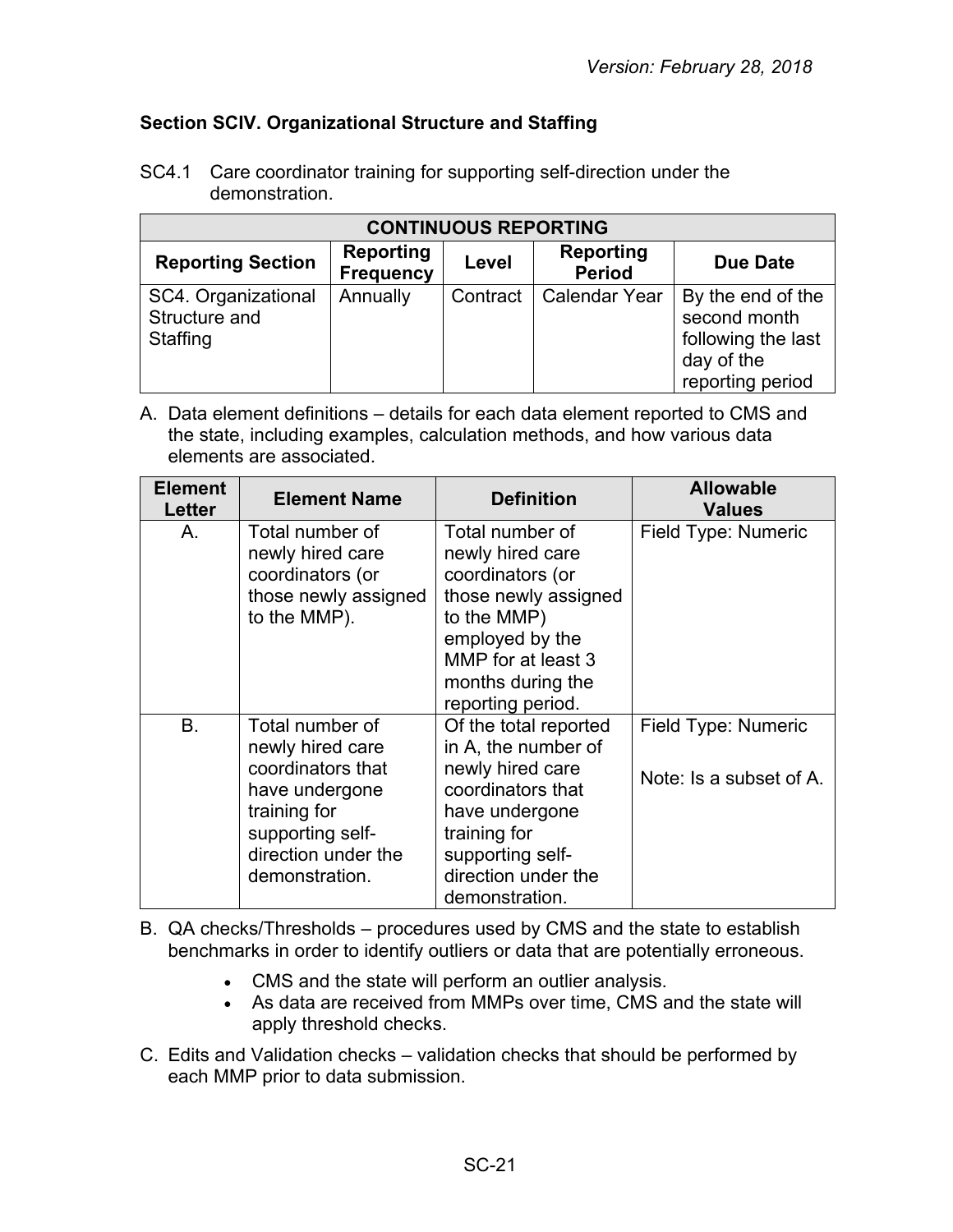- Confirm those data elements listed above as subsets of other elements.
- MMPs should validate that data element B is less than or equal to data element A.
- All data elements should be positive values.
- D. Analysis how CMS and the state will evaluate reported data, as well as how other data sources may be monitored.
	- CMS and the state will evaluate the percentage of newly hired care coordinators that have undergone training for supporting selfdirection.
- E. Notes additional clarifications to a reporting section. This section incorporates previously answered frequently asked questions.
	- MMPs should refer to the South Carolina three-way contract for specific requirements pertaining to a care coordinator.
	- MMPs should refer to the South Carolina three-way contract for specific requirements pertaining to training for supporting selfdirection.
	- A care coordinator includes all full-time and part-time staff.
	- All care coordinators newly hired and beginning employment with the MMP during the reporting period, or newly assigned during the reporting period to the MMP from another role, should be reported in data element A. If a care coordinator was not currently with the MMP at the end of the reporting period, but was with the MMP for at least 3 months during the reporting period, they should be included in this measure.
- F. Data Submission how MMPs will submit data collected to CMS and the state.
	- MMPs will submit data collected for this measure in the above specified format through a secure data collection site established by CMS. This site can be accessed at the following web address: [https://Financial-Alignment-Initiative.NORC.org.](https://financial-alignment-initiative.norc.org/)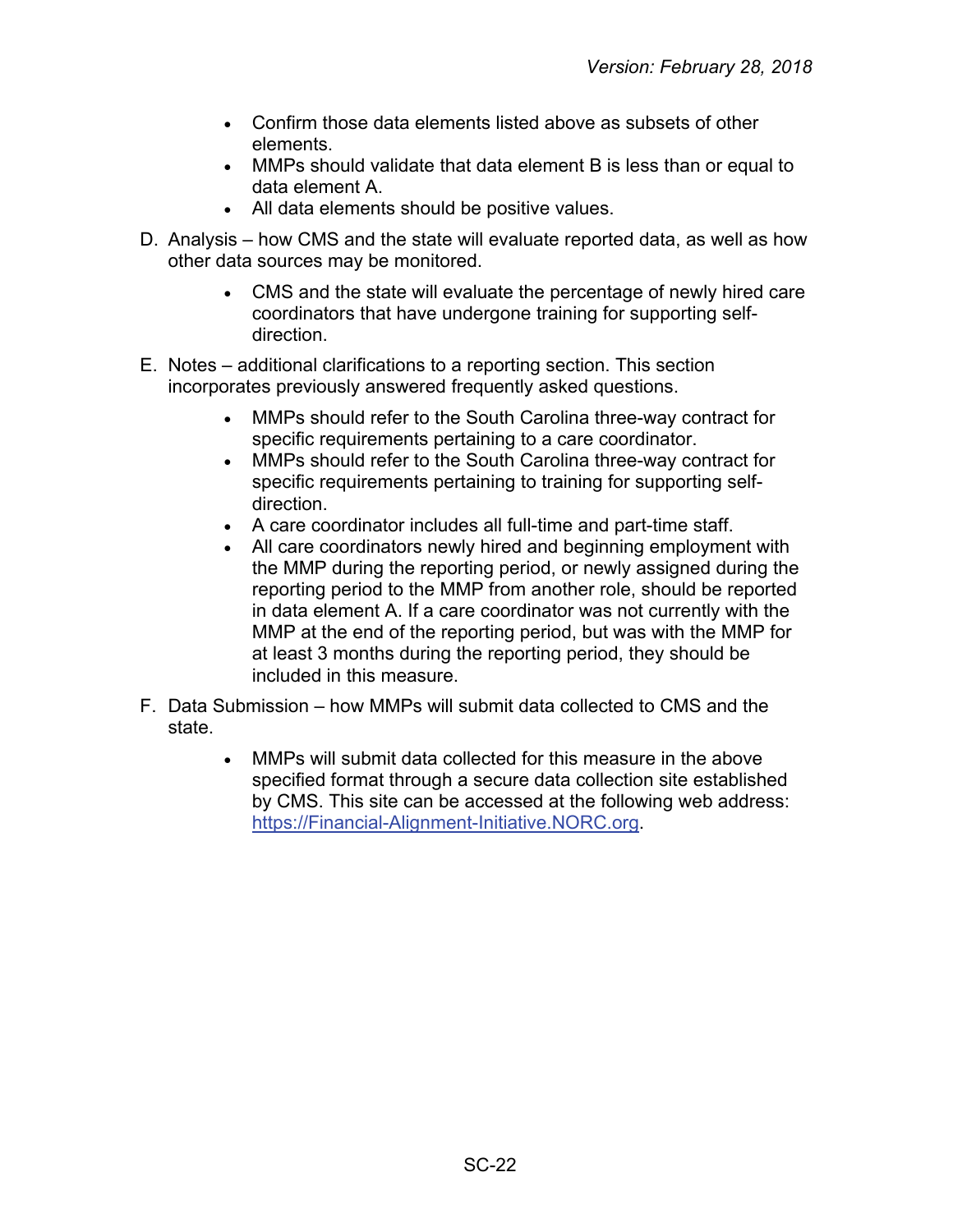## <span id="page-22-0"></span>**Section SCV. Performance and Quality Improvement**

| <b>CONTINUOUS REPORTING</b>                                    |                                      |          |                                                                                                     |                                                                                           |  |
|----------------------------------------------------------------|--------------------------------------|----------|-----------------------------------------------------------------------------------------------------|-------------------------------------------------------------------------------------------|--|
| <b>Reporting</b><br><b>Section</b>                             | <b>Reporting</b><br><b>Frequency</b> | Level    | <b>Reporting</b><br><b>Periods</b>                                                                  | <b>Due Date</b>                                                                           |  |
| SC <sub>5</sub> .<br>Performance and<br>Quality<br>Improvement | Quarterly                            | Contract | Current<br>Calendar<br>Quarter<br>Ex:<br>$1/1 - 3/31$<br>$4/1 - 6/30$<br>$7/1 - 9/30$<br>10/1-12/31 | By the end of the<br>second month<br>following the last<br>day of the reporting<br>period |  |

| SC5.1 Adjudicated claims. <sup>i, ii</sup> |  |
|--------------------------------------------|--|
|--------------------------------------------|--|

A. Data element definitions – details for each data element reported to CMS and the state, including examples, calculation methods, and how various data elements are associated.

| <b>Element</b><br>Letter | <b>Element Name</b>                                                                                                                | <b>Definition</b>                                                                                                                                    | <b>Allowable</b><br><b>Values</b>              |
|--------------------------|------------------------------------------------------------------------------------------------------------------------------------|------------------------------------------------------------------------------------------------------------------------------------------------------|------------------------------------------------|
| А.                       | Total number of<br>clean, non-<br>duplicated claims<br>for services other<br>than HCBS,<br>adjudicated and<br>approved.            | Total number of clean,<br>non-duplicated claims<br>for services other than<br>HCBS, adjudicated<br>and approved during<br>the reporting period.      | Field Type: Numeric                            |
| <b>B.</b>                | Total number of<br>adjudicated and<br>approved non-<br><b>HCBS</b> claims paid<br>using the correct<br>rate and within 30<br>days. | Of the total reported in<br>A, the number of<br>adjudicated and<br>approved non-HCBS<br>claims paid using the<br>correct rate and within<br>30 days. | Field Type: Numeric<br>Note: Is a subset of A. |
| C.                       | Total number of<br>adjudicated and<br>approved non-<br><b>HCBS</b> claims paid<br>using the correct<br>rate and within 90<br>days. | Of the total reported in<br>A, the number of<br>adjudicated and<br>approved non-HCBS<br>claims paid using the<br>correct rate and within<br>90 days. | Field Type: Numeric<br>Note: Is a subset of A. |

B. QA checks/Thresholds – procedures used by CMS and the state to establish benchmarks in order to identify outliers or data that are potentially erroneous.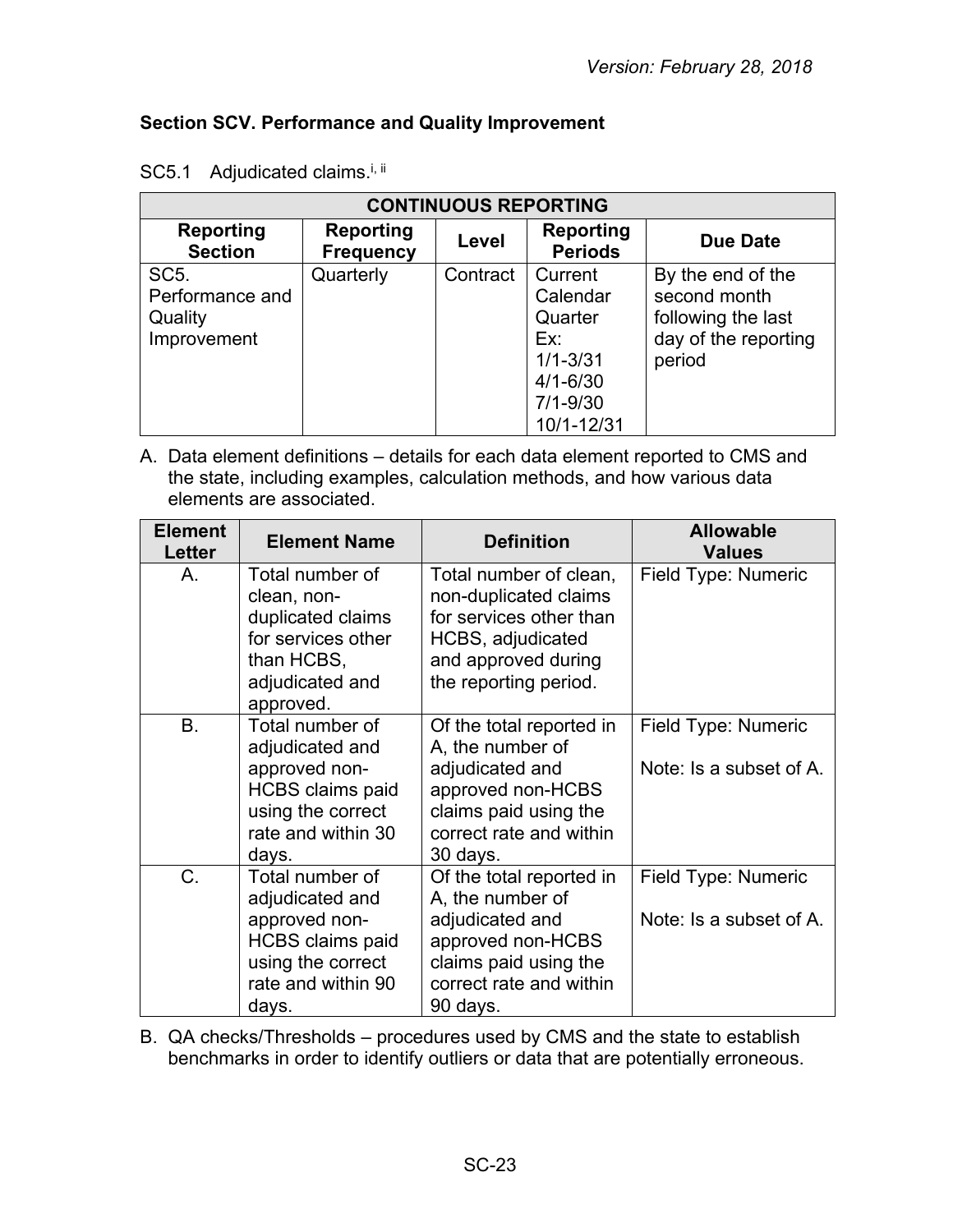- Guidance will be forthcoming on the established benchmark for this measure for DY 2 and 3.
- C. Edits and Validation checks validation checks that should be performed by each MMP prior to data submission.
	- Confirm those data elements listed above as subsets of other elements.
	- MMPs should validate that data elements B and C are less than or equal to data element A.
	- All data elements should be positive values.
- D. Analysis how CMS and the state will evaluate reported data, as well as how other data sources may be monitored. CMS and the state will evaluate the percentage of:
	- Adjudicated and approved clean, non-duplicated, non-HCBS claims paid within 30 days.
	- Adjudicated and approved clean, non-duplicated, non-HCBS claims paid within 90 days.
- E. Notes additional clarifications to a reporting section. This section incorporates previously answered frequently asked questions.
	- MMPs should include all clean, non-duplicated claims for members who meet the criteria outlined in data element A, regardless if they are disenrolled as of the end of the reporting period (i.e., include all members regardless if they are currently enrolled or disenrolled as of the last day of the reporting period).
	- Claims adjudication refers to the process in which MMPs verify that the services provided are covered benefits, certify admission where appropriate, conduct prepayment utilization screening, and authorize payment for those claims.
	- Clean claims are those which can be processed without obtaining additional information from the physician or from a third party.
	- Do not include reprocessed claims or denied claims.
	- In the case of duplicated claims, only the first claim should be included when reporting this measure.
- F. Data Submission how MMPs will submit data collected to CMS and the state.
	- MMPs will submit data collected for this measure in the above specified format through a secure data collection site established by CMS. This site can be accessed at the following web address: [https://Financial-Alignment-Initiative.NORC.org.](https://financial-alignment-initiative.norc.org/)

SC5.2 Diabetes: foot exam (modified from NQF #0056) – *Retired*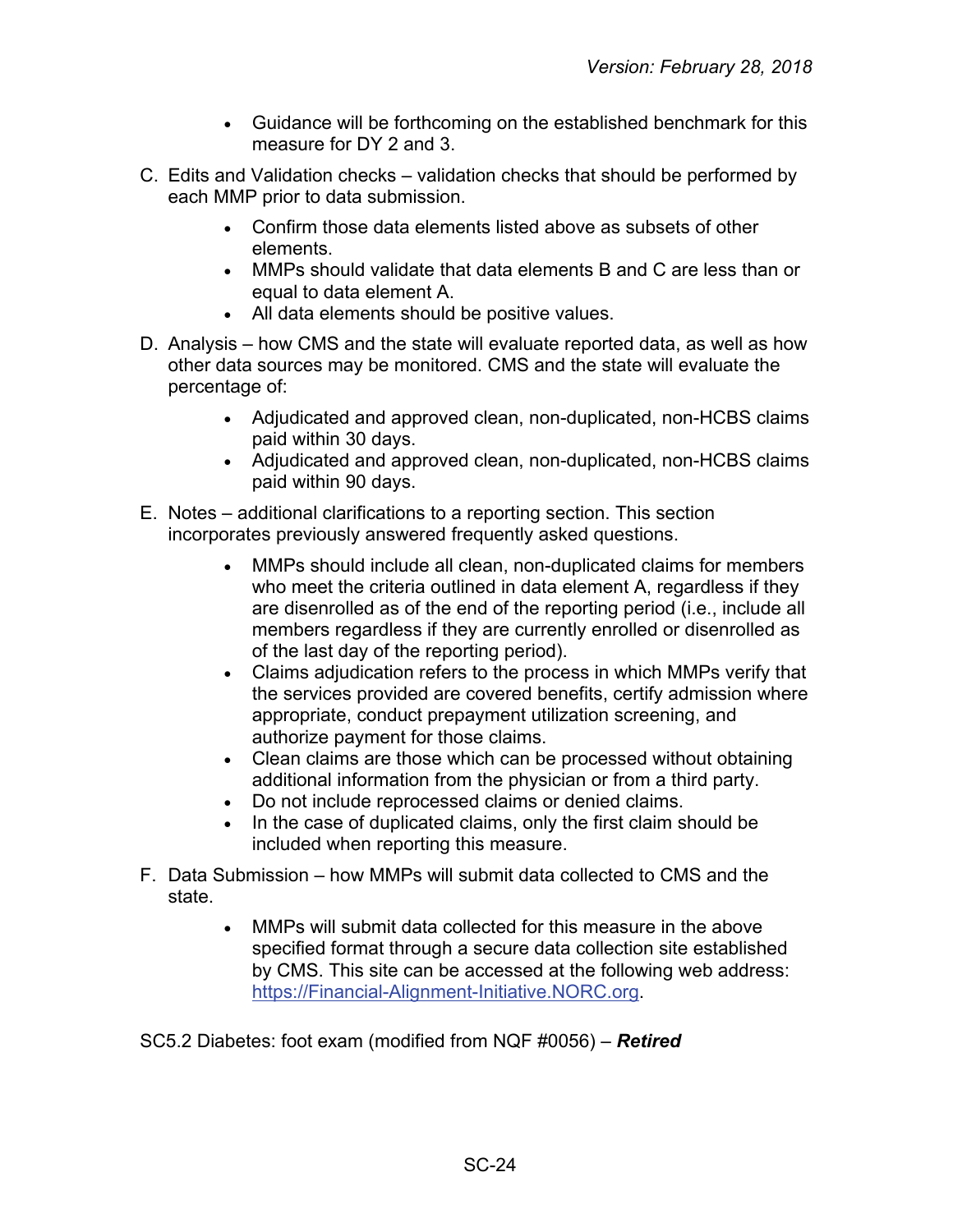## <span id="page-24-0"></span>**Section SCVI. Utilization**

- SC6.1 HCBS members who experienced an increase or decrease in authorized hours. – *Retired*
- SC6.2 Unduplicated members receiving HCBS, unduplicated members receiving HCBS-like services, and unduplicated members receiving nursing facility services.

| <b>CONTINUOUS REPORTING</b>        |                                      |          |                                   |                                                                                           |  |
|------------------------------------|--------------------------------------|----------|-----------------------------------|-------------------------------------------------------------------------------------------|--|
| <b>Reporting</b><br><b>Section</b> | <b>Reporting</b><br><b>Frequency</b> | Level    | <b>Reporting</b><br><b>Period</b> | Due Date                                                                                  |  |
| SC6. Utilization                   | Annually                             | Contract | <b>Calendar Year</b>              | By the end of the<br>fourth month<br>following the last<br>day of the reporting<br>period |  |

A. Data element definitions – details for each data element reported to CMS and the state, including examples, calculation methods, and how various data elements are associated.

| <b>Element</b><br><b>Letter</b> | <b>Element Name</b>                           | <b>Definition</b>                                                                                                                                                                                             | <b>Allowable</b><br><b>Values</b>              |
|---------------------------------|-----------------------------------------------|---------------------------------------------------------------------------------------------------------------------------------------------------------------------------------------------------------------|------------------------------------------------|
| Α.                              | Total number of<br>members.                   | Total number of<br>members who were<br>continuously enrolled<br>in the MMP for six<br>months during the<br>reporting period.                                                                                  | Field Type: Numeric                            |
| <b>B.</b>                       | Total number of<br>members receiving<br>HCBS. | Of the total reported in<br>A, the number of<br>members receiving<br>HCBS during the<br>reporting period who<br>did not receive HCBS-<br>like or nursing facility<br>services during the<br>reporting period. | Field Type: Numeric<br>Note: Is a subset of A. |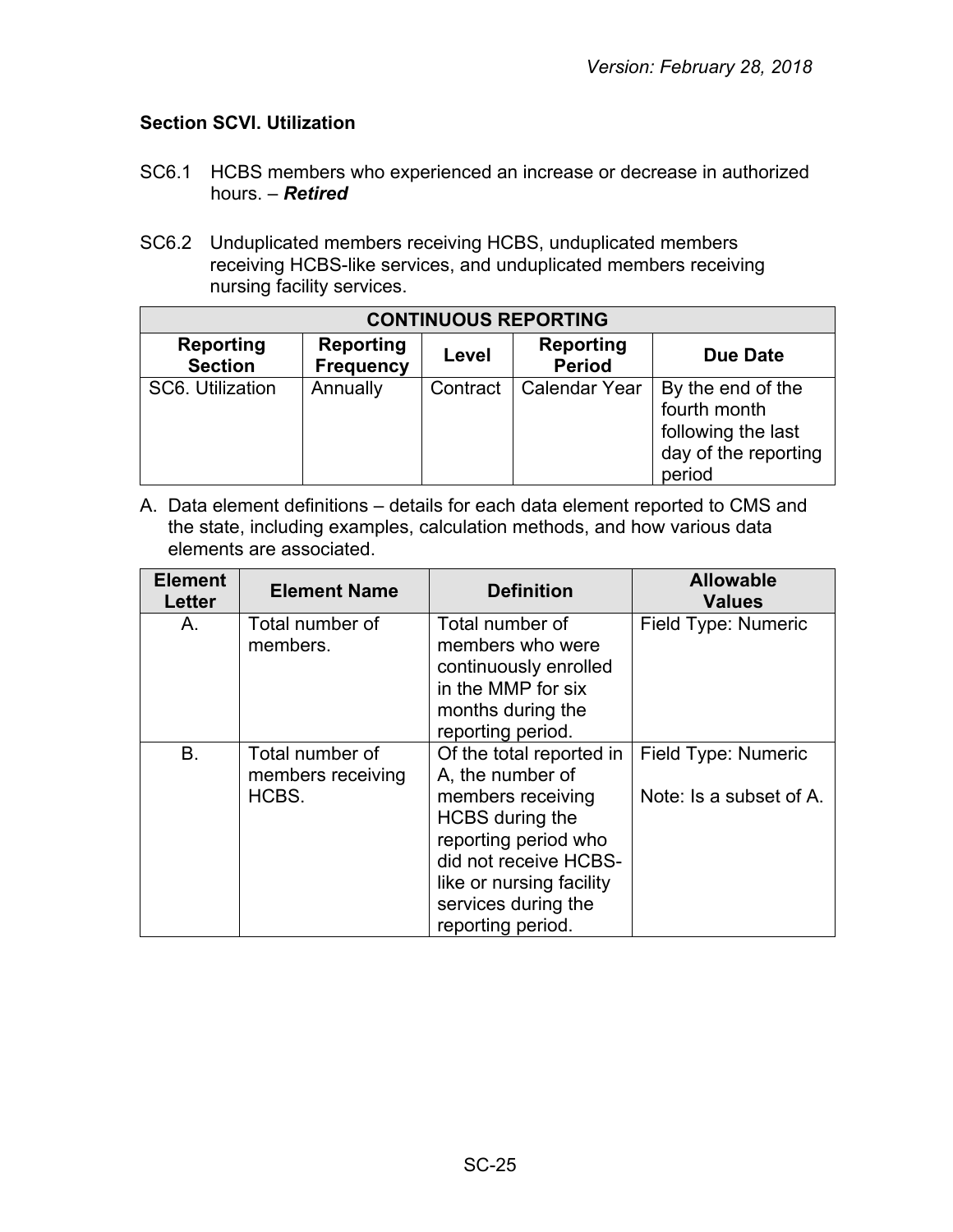| <b>Element</b><br><b>Letter</b> | <b>Element Name</b>                                                                                                        | <b>Definition</b>                                                                                                                                                                                                                            | <b>Allowable</b><br><b>Values</b>              |
|---------------------------------|----------------------------------------------------------------------------------------------------------------------------|----------------------------------------------------------------------------------------------------------------------------------------------------------------------------------------------------------------------------------------------|------------------------------------------------|
| $C_{\cdot}$                     | Total number of<br>members receiving<br><b>HCBS-like services.</b>                                                         | Of the total reported in<br>A, the number of<br>members receiving<br><b>HCBS-like services</b><br>during the reporting<br>period who did not<br>receive HCBS or<br>nursing facility<br>services during the<br>reporting period.              | Field Type: Numeric<br>Note: Is a subset of A. |
| D.                              | Total number of<br>members receiving<br>nursing facility<br>services.                                                      | Of the total reported in<br>A, the number of<br>members receiving<br>nursing facility<br>services during the<br>reporting period who<br>did not receive HCBS<br>or HCBS-like services<br>during the reporting<br>period.                     | Field Type: Numeric<br>Note: Is a subset of A. |
| Ε.                              | Total number of<br>members receiving<br>both HCBS and<br>nursing facility<br>services during the<br>reporting period.      | Of the total reported in<br>A, the number of<br>members receiving<br>both HCBS and<br>nursing facility<br>services during the<br>reporting period who<br>did not receive any<br><b>HCBS-like services</b><br>during the reporting<br>period. | Field Type: Numeric<br>Note: Is a subset of A. |
| F.                              | Total number of<br>members receiving<br>both HCBS-like and<br>nursing facility<br>services during the<br>reporting period. | Of the total reported in<br>A, the number of<br>members receiving<br>both HCBS-like and<br>nursing facility<br>services during the<br>reporting period who<br>did not receive any<br><b>HCBS</b> during the<br>reporting period              | Field Type: Numeric<br>Note: Is a subset of A. |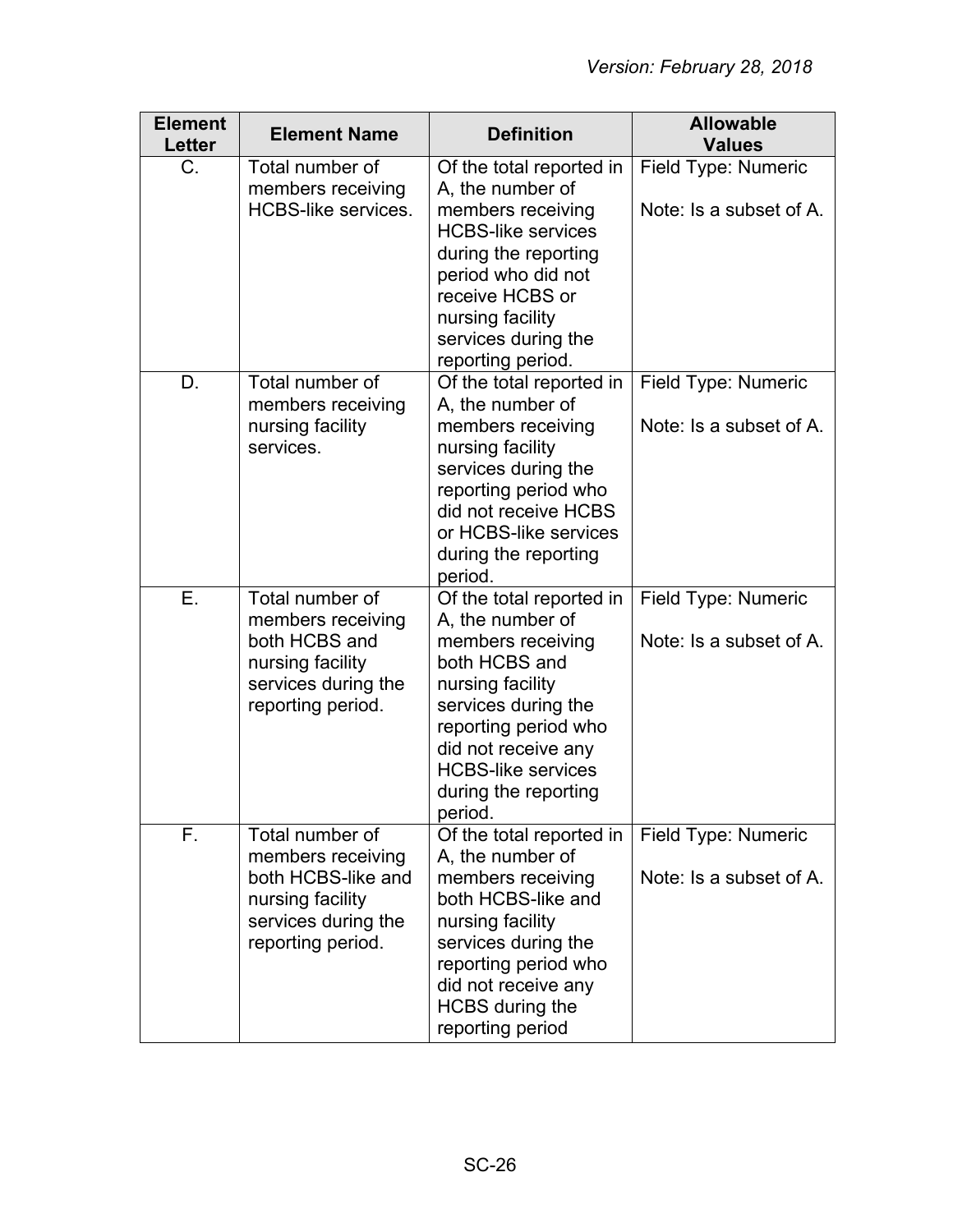| <b>Element</b><br><b>Letter</b> | <b>Element Name</b>                        | <b>Definition</b>                            | <b>Allowable</b><br><b>Values</b> |
|---------------------------------|--------------------------------------------|----------------------------------------------|-----------------------------------|
| G.                              | Total number of<br>members receiving       | Of the total reported in<br>A, the number of | Field Type: Numeric               |
|                                 | both HCBS and<br><b>HCBS-like services</b> | members receiving<br>both HCBS and           | Note: Is a subset of A.           |
|                                 | during the reporting                       | <b>HCBS-like services</b>                    |                                   |
|                                 | period.                                    | during the reporting                         |                                   |
|                                 |                                            | period who did not<br>receive any nursing    |                                   |
|                                 |                                            | facility services during                     |                                   |
|                                 |                                            | the reporting period                         |                                   |
| $H_{\cdot}$                     | Total number of                            | Of the total reported in                     | Field Type: Numeric               |
|                                 | members receiving                          | A, the number of                             |                                   |
|                                 | HCBS, HCBS-like,                           | members receiving                            | Note: Is a subset of A.           |
|                                 | and nursing facility                       | <b>HCBS, HCBS-like</b>                       |                                   |
|                                 | services during the                        | services, and nursing                        |                                   |
|                                 | reporting period.                          | facility services during                     |                                   |
|                                 |                                            | the reporting period                         |                                   |

B. QA checks/Thresholds – procedures used by CMS and the state to establish benchmarks in order to identify outliers or data that are potentially erroneous.

- CMS and the state will perform an outlier analysis.
- As data are received from MMPs over time, CMS and the state will consider applying threshold checks.
- C. Edits and Validation checks validation checks that should be performed by each MMP prior to data submission.
	- Confirm those data elements listed above as subsets of other elements.
	- MMPs should validate that data elements B, C, D, E, F, G, and H are less than or equal to data element A.
	- All data elements should be positive values.
- D. Analysis how CMS and the state will evaluate reported data, as well as how other data sources may be monitored. CMS and the state will use enrollment data and will evaluate the percentage of members receiving:
	- HBCS during the reporting period who did not receive HCBS-like or nursing facility services during the reporting period.
	- HCBS-like services during the reporting period who did not receive HCBS or nursing facility services during the reporting period.
	- Nursing facility services during the reporting period who did not receive HCBS or HCBS-like services during the reporting period.
	- Both HCBS and nursing facility services during the reporting period who did not receive HCBS-like services during the reporting period.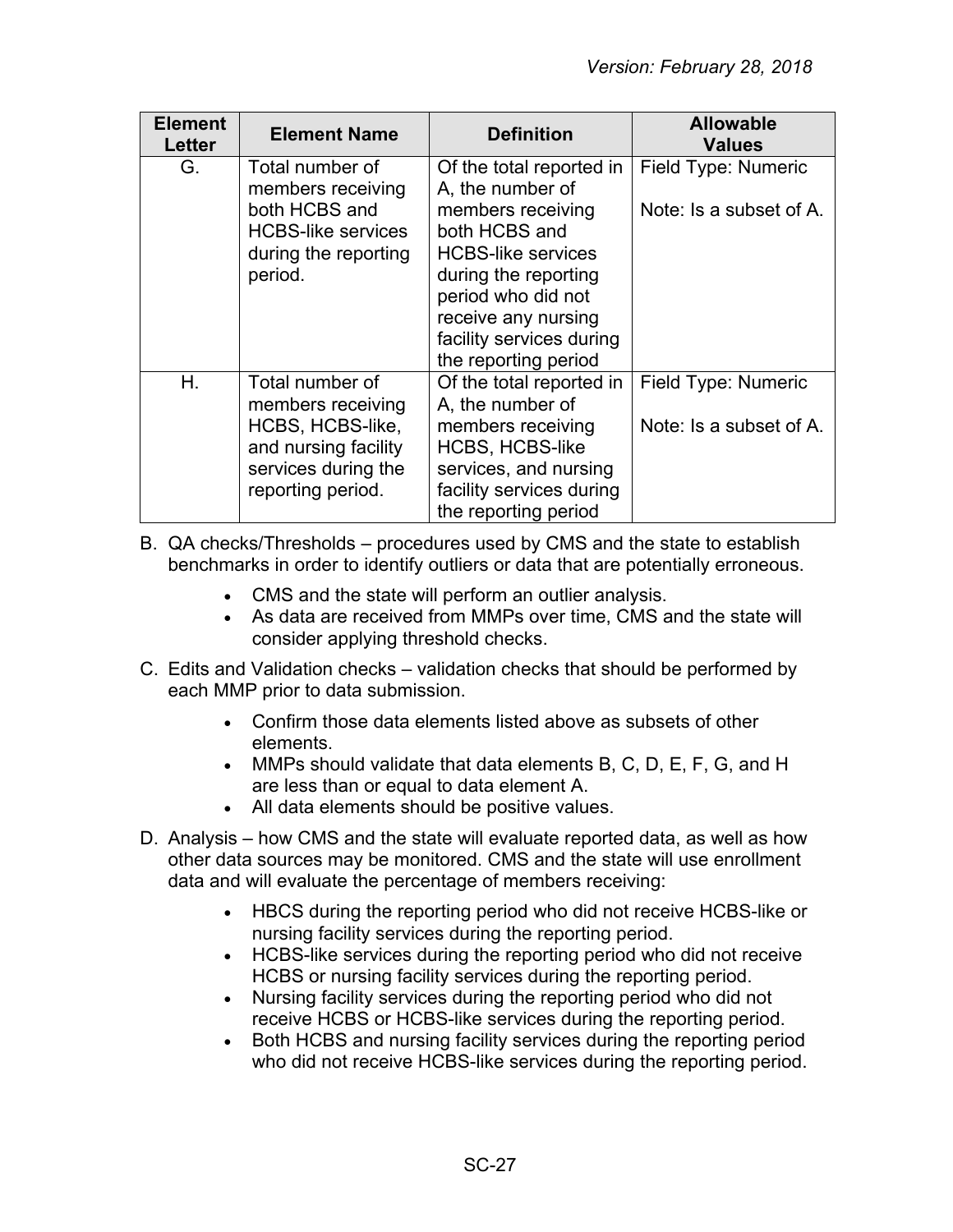- Both HCBS-like services and nursing facility services during the reporting period who did not receive HBCS during the reporting period.
- Both HCBS and HCBS-like services during the reporting period who did not receive any nursing facility services during the reporting period.
- HCBS, HCBS-like services, and nursing facility services during the reporting period.
- E. Notes additional clarifications to a reporting section. This section incorporates previously answered frequently asked questions.
	- MMPs should include all members regardless of whether the member was enrolled through passive enrollment or opt-in enrollment. Medicaid-only members should not be included.
	- MMPs should include all members who meet the criteria outlined in data element A, regardless if they are disenrolled as of the end of the reporting period (i.e., include all members regardless if they are currently enrolled or disenrolled as of the last day of the reporting period).
	- For purposes of reporting this measure, MMPs may utilize claims reconciliation reports generated by SCDHHS and the service authorization reports generated in Phoenix.
	- Members receiving HCBS should only be counted for data element B (unduplicated). Members receiving HCBS-like should only be counted for data element C (unduplicated). Members receiving nursing facility services should only be counted for data element D (unduplicated). Members receiving both HCBS and nursing facility services should only be counted for data element E (unduplicated). Members receiving both HCBS-like and nursing facility services should only be counted for data element F (unduplicated). Members receiving both HCBS and HCBS-like should only be counted for data element G (unduplicated). Members receiving HCBS, HCBS-like, and nursing facility services should only be counted for data element H (unduplicated). Data elements B, C, D, E, F, G, and H are mutually exclusive.
	- Unduplicated means a member should only be counted once for the type of service they receive. For example, if a member received nursing facility services in two different facilities during the reporting period, they would only count once towards members receiving nursing facility services during the reporting period (data element  $C$ ).
	- Data elements C, F, G, and H apply only to those MMPs offering HCBS-like benefits.
	- Include members who were receiving HCBS, HCBS-like, or nursing facility services for any length of time during the reporting period.
	- HCBS refers to Home and Community Based Services. Additionally, HCBS are waiver-specific services provided to